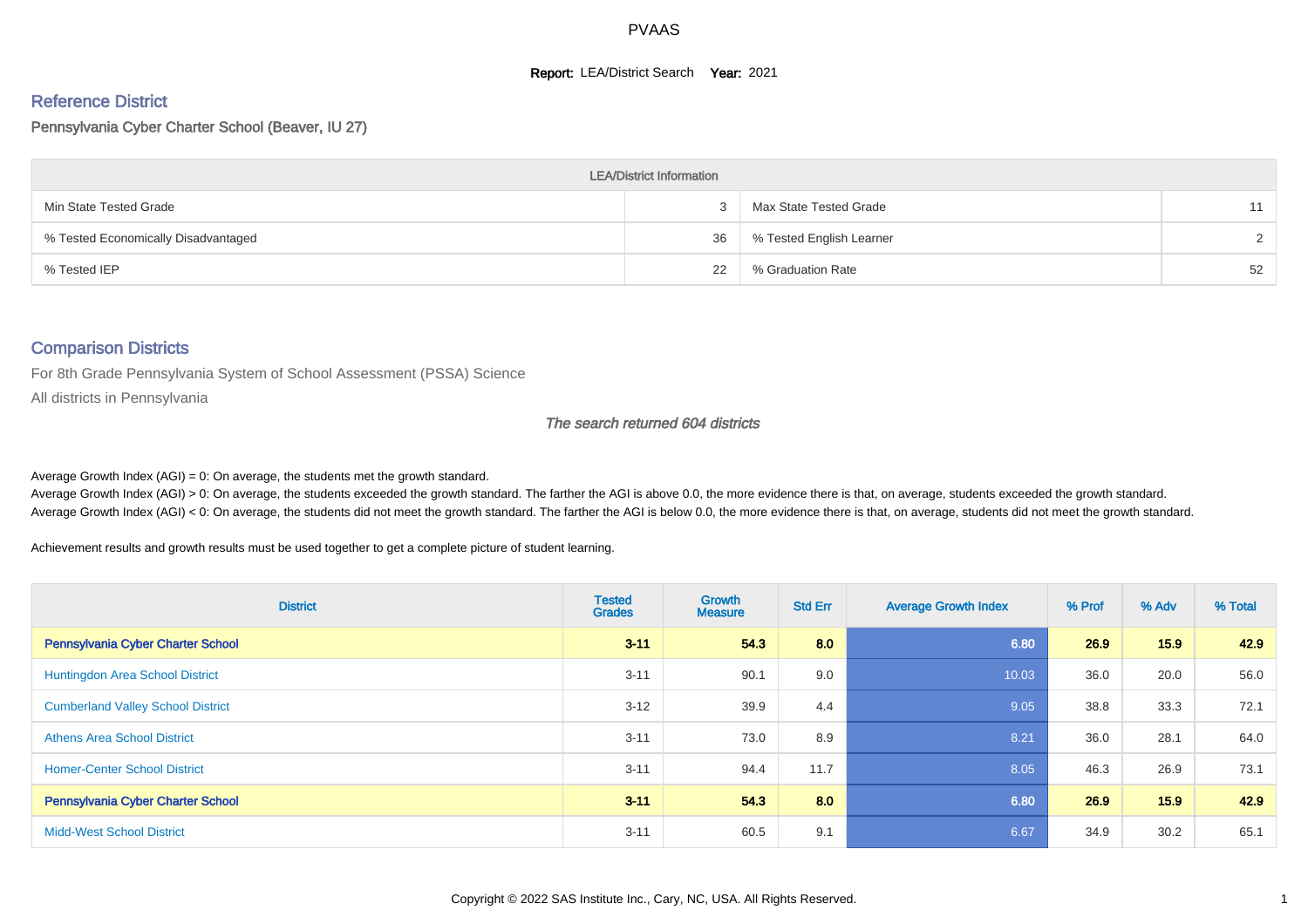| <b>District</b>                               | <b>Tested</b><br><b>Grades</b> | Growth<br><b>Measure</b> | <b>Std Err</b> | <b>Average Growth Index</b> | % Prof | % Adv | % Total |
|-----------------------------------------------|--------------------------------|--------------------------|----------------|-----------------------------|--------|-------|---------|
| Pennsylvania Cyber Charter School             | $3 - 11$                       | 54.3                     | 8.0            | 6.80                        | 26.9   | 15.9  | 42.9    |
| Pennsylvania Virtual Charter School           | $3 - 11$                       | 73.0                     | 11.0           | 6.66                        | 35.2   | 26.1  | 61.4    |
| <b>Central York School District</b>           | $3 - 12$                       | 36.6                     | 5.9            | 6.25                        | 37.4   | 13.8  | 51.2    |
| <b>Tredyffrin-Easttown School District</b>    | $3 - 10$                       | 53.9                     | 8.7            | 6.17                        | 29.2   | 61.2  | 90.5    |
| <b>Conestoga Valley School District</b>       | $3 - 11$                       | 44.3                     | 7.2            | 6.14                        | 29.4   | 31.3  | 60.8    |
| New Hope-Solebury School District             | $3 - 11$                       | 58.8                     | 9.8            | 6.00                        | 38.5   | 44.0  | 82.6    |
| <b>Shikellamy School District</b>             | $3 - 10$                       | 44.5                     | 7.5            | 5.92                        | 25.5   | 28.6  | 54.2    |
| <b>Methacton School District</b>              | $3 - 11$                       | 36.1                     | 6.1            | 5.91                        | 28.2   | 40.2  | 68.4    |
| Northeastern York School District             | $3 - 11$                       | 38.9                     | 6.7            | 5.80                        | 30.6   | 36.3  | 66.9    |
| <b>Tuscarora School District</b>              | $3 - 11$                       | 42.4                     | 7.4            | 5.70                        | 37.5   | 19.8  | 57.3    |
| <b>Littlestown Area School District</b>       | $3 - 11$                       | 52.6                     | 9.3            | 5.65                        | 38.8   | 28.1  | 66.9    |
| <b>Agora Cyber Charter School</b>             | $3 - 11$                       | 49.7                     | 8.8            | 5.62                        | 35.3   | 9.3   | 44.7    |
| <b>Warwick School District</b>                | $3 - 11$                       | 33.8                     | $6.0\,$        | 5.59                        | 38.7   | 24.2  | 62.9    |
| <b>Avon Grove Charter School</b>              | $3 - 11$                       | 53.1                     | 9.7            | 5.47                        | 28.4   | 27.4  | 55.9    |
| <b>Lower Merion School District</b>           | $3 - 11$                       | 25.9                     | 4.8            | 5.43                        | 35.9   | 46.4  | 82.3    |
| <b>Hempfield School District</b>              | $3 - 11$                       | 30.0                     | 5.7            | 5.27                        | 32.0   | 35.4  | 67.4    |
| <b>Wallingford-Swarthmore School District</b> | $3 - 10$                       | 36.8                     | 7.3            | 5.06                        | 31.4   | 42.6  | 74.0    |
| <b>Spring-Ford Area School District</b>       | $3 - 11$                       | 25.1                     | 5.0            | 5.02                        | 43.0   | 32.9  | 75.9    |
| <b>Fairview School District</b>               | $3 - 11$                       | 43.6                     | 8.9            | 4.91                        | 37.5   | 39.0  | 76.5    |
| <b>Quaker Valley School District</b>          | $3 - 11$                       | 43.9                     | 8.9            | 4.91                        | 37.9   | 37.1  | 75.0    |
| <b>Penncrest School District</b>              | $3 - 11$                       | 36.3                     | 7.4            | 4.90                        | 33.3   | 21.2  | 54.6    |
| <b>Conemaugh Valley School District</b>       | $3 - 12$                       | 61.4                     | 12.7           | 4.83                        | 36.5   | 25.0  | 61.5    |
| North Schuylkill School District              | $3 - 11$                       | 38.9                     | 8.6            | 4.55                        | 40.0   | 16.3  | 56.3    |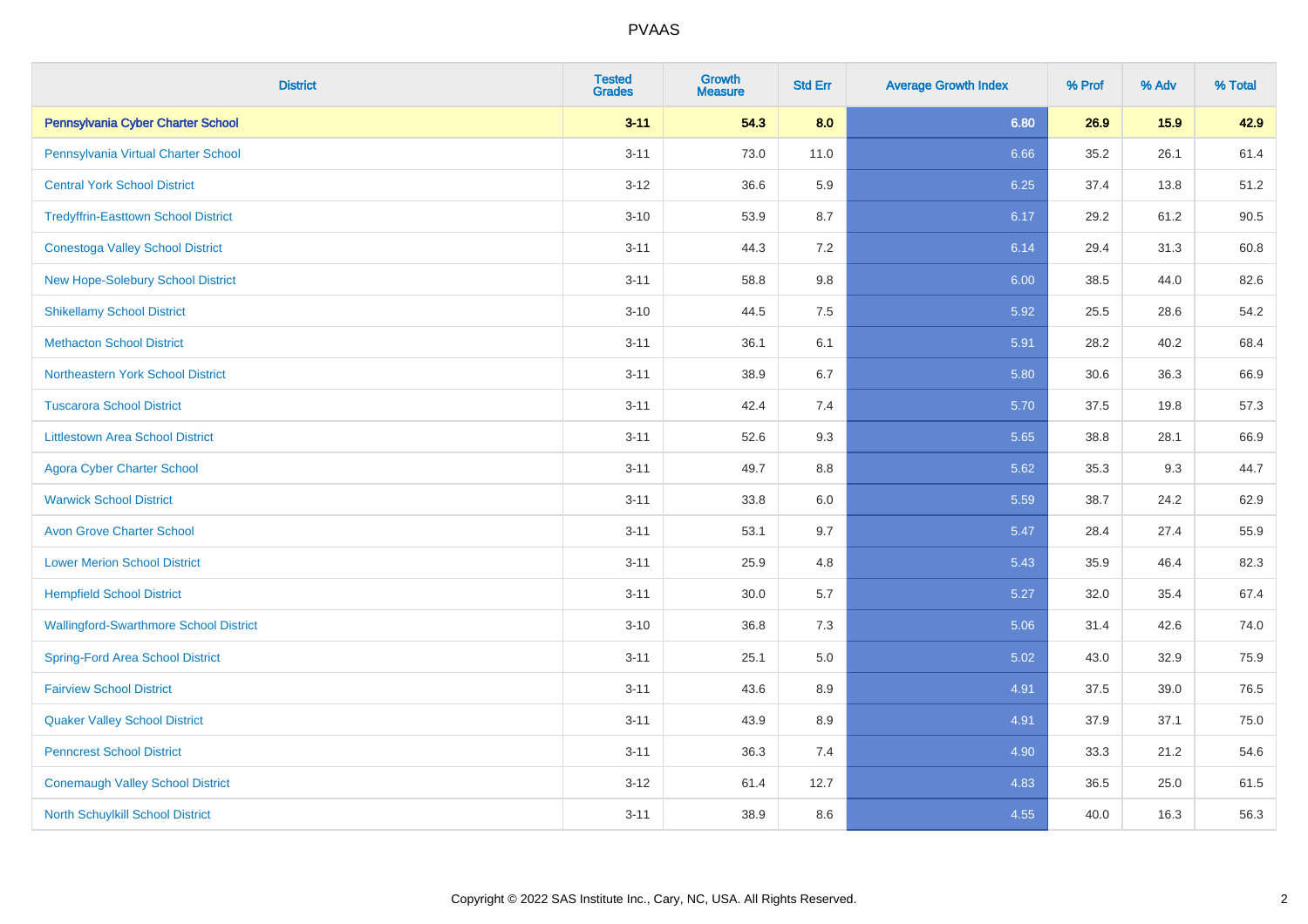| <b>District</b>                                 | <b>Tested</b><br><b>Grades</b> | <b>Growth</b><br><b>Measure</b> | <b>Std Err</b> | <b>Average Growth Index</b> | % Prof | % Adv | % Total |
|-------------------------------------------------|--------------------------------|---------------------------------|----------------|-----------------------------|--------|-------|---------|
| Pennsylvania Cyber Charter School               | $3 - 11$                       | 54.3                            | 8.0            | 6.80                        | 26.9   | 15.9  | 42.9    |
| <b>Slippery Rock Area School District</b>       | $3 - 11$                       | 39.0                            | 8.8            | 4.44                        | 35.4   | 33.1  | 68.5    |
| <b>Richard Allen Preparatory Charter School</b> | $5-8$                          | 42.1                            | 9.5            | 4.44                        | 7.1    | 3.6   | 10.7    |
| 21st Century Cyber Charter School               | $6 - 12$                       | 38.9                            | 9.1            | 4.26                        | 40.1   | 27.2  | 67.4    |
| Pan American Academy Charter School             | $3-8$                          | 48.3                            | 11.3           | 4.26                        | 14.5   | 2.9   | 17.4    |
| Pennsylvania Leadership Charter School          | $3 - 11$                       | 34.7                            | 8.2            | 4.21                        | 38.4   | 27.4  | 65.8    |
| <b>Avon Grove School District</b>               | $3 - 10$                       | 27.3                            | 6.6            | 4.13                        | 27.8   | 37.3  | 65.0    |
| <b>Great Valley School District</b>             | $3 - 11$                       | 27.3                            | 6.6            | 4.12                        | 37.1   | 38.2  | 75.3    |
| <b>Harrisburg City School District</b>          | $3 - 11$                       | 26.4                            | 6.5            | 4.05                        | 15.8   | 2.8   | 18.6    |
| <b>Sharpsville Area School District</b>         | $3 - 11$                       | 47.7                            | 11.8           | 4.05                        | 39.1   | 26.1  | 65.2    |
| <b>North East School District</b>               | $3 - 11$                       | 34.3                            | 8.8            | 3.92                        | 29.0   | 39.9  | 68.8    |
| Northwestern Lehigh School District             | $3 - 11$                       | 31.9                            | 8.1            | 3.91                        | 36.3   | 32.5  | 68.8    |
| Susquehanna Township School District            | $3-12$                         | 28.3                            | 7.5            | 3.76                        | 24.5   | 17.5  | 42.0    |
| Selinsgrove Area School District                | $3 - 12$                       | 27.9                            | 7.5            | 3.72                        | 37.9   | 28.4  | 66.3    |
| North Clarion County School District            | $3 - 12$                       | 51.7                            | 14.0           | 3.68                        | 37.0   | 32.6  | 69.6    |
| <b>Bear Creek Community Charter School</b>      | $3 - 8$                        | 48.1                            | 13.1           | 3.66                        | 34.7   | 26.5  | 61.2    |
| <b>Greenwood School District</b>                | $3 - 11$                       | 45.8                            | 12.6           | 3.63                        | 37.0   | 35.2  | 72.2    |
| <b>Millcreek Township School District</b>       | $3 - 11$                       | 18.6                            | 5.1            | 3.62                        | 34.9   | 23.3  | 58.2    |
| <b>Infinity Charter School</b>                  | $3 - 8$                        | 62.7                            | 17.7           | 3.55                        | 36.4   | 54.6  | 90.9    |
| <b>Southern Lehigh School District</b>          | $3 - 11$                       | 26.9                            | 7.8            | 3.46                        | 36.5   | 39.8  | 76.2    |
| East Pennsboro Area School District             | $3 - 11$                       | 27.3                            | 8.0            | 3.43                        | 30.5   | 20.4  | 50.9    |
| <b>Blacklick Valley School District</b>         | $3 - 11$                       | 48.6                            | 14.2           | 3.42                        | 39.5   | 11.6  | 51.2    |
| <b>Line Mountain School District</b>            | $3 - 11$                       | 39.0                            | 11.5           | 3.38                        | 42.2   | 18.3  | 60.6    |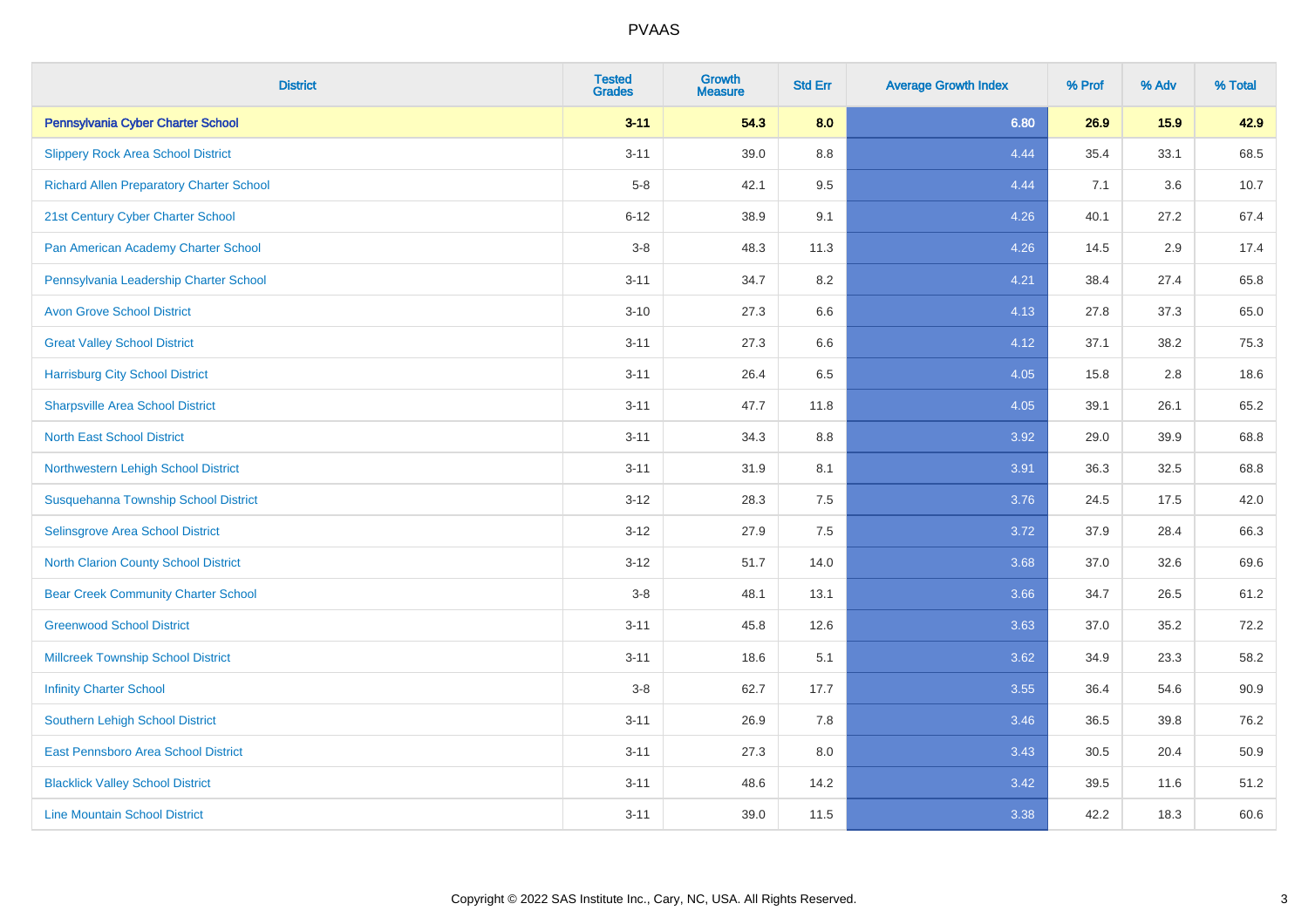| <b>District</b>                             | <b>Tested</b><br><b>Grades</b> | Growth<br><b>Measure</b> | <b>Std Err</b> | <b>Average Growth Index</b> | % Prof | % Adv | % Total |
|---------------------------------------------|--------------------------------|--------------------------|----------------|-----------------------------|--------|-------|---------|
| Pennsylvania Cyber Charter School           | $3 - 11$                       | 54.3                     | 8.0            | 6.80                        | 26.9   | 15.9  | 42.9    |
| <b>West Perry School District</b>           | $3 - 11$                       | 26.9                     | 8.0            | 3.37                        | 38.4   | 21.3  | 59.8    |
| Allegheny-Clarion Valley School District    | $3 - 10$                       | 48.2                     | 14.5           | 3.33                        | 33.3   | 13.9  | 47.2    |
| <b>Penn Manor School District</b>           | $3 - 11$                       | 21.4                     | 6.5            | 3.31                        | 30.0   | 28.1  | 58.0    |
| <b>Provident Charter School</b>             | $3-8$                          | 51.8                     | 15.7           | 3.31                        | 20.0   | 6.7   | 26.7    |
| <b>Peters Township School District</b>      | $3 - 11$                       | 21.3                     | 6.5            | 3.27                        | 42.9   | 37.1  | 80.0    |
| <b>Tyrone Area School District</b>          | $3 - 12$                       | 30.3                     | 9.4            | 3.24                        | 30.7   | 17.5  | 48.2    |
| <b>Bermudian Springs School District</b>    | $3 - 11$                       | 29.6                     | 9.3            | 3.17                        | 40.9   | 16.5  | 57.4    |
| <b>Smethport Area School District</b>       | $3 - 12$                       | 38.5                     | 12.3           | 3.13                        | 42.2   | 12.5  | 54.7    |
| <b>Warren County School District</b>        | $3 - 11$                       | 20.3                     | 6.5            | 3.11                        | 33.7   | 13.9  | 47.6    |
| <b>Oley Valley School District</b>          | $3 - 11$                       | 32.3                     | 10.4           | 3.09                        | 33.7   | 27.0  | 60.7    |
| <b>Clarion Area School District</b>         | $3 - 11$                       | 40.3                     | 13.1           | 3.08                        | 33.9   | 28.8  | 62.7    |
| <b>Hazleton Area School District</b>        | $3 - 11$                       | 24.8                     | 8.1            | 3.06                        | 20.6   | 9.7   | 30.3    |
| <b>Springfield Township School District</b> | $3 - 11$                       | 26.1                     | 8.5            | 3.06                        | 34.5   | 31.1  | 65.5    |
| <b>Penns Manor Area School District</b>     | $3 - 12$                       | 36.1                     | 12.1           | 2.98                        | 23.3   | 30.0  | 53.3    |
| <b>Apollo-Ridge School District</b>         | $3 - 12$                       | 33.0                     | 11.1           | 2.97                        | 34.7   | 12.0  | 46.7    |
| Perseus House Charter School Of Excellence  | $6 - 11$                       | 34.4                     | 11.8           | 2.93                        | 13.6   | 4.6   | 18.2    |
| <b>Sugar Valley Rural Charter School</b>    | $3 - 11$                       | 43.7                     | 14.9           | 2.92                        | 29.4   | 8.8   | 38.2    |
| <b>Bloomsburg Area School District</b>      | $3 - 10$                       | 29.3                     | 10.0           | 2.92                        | 30.3   | 27.3  | 57.6    |
| <b>Mountain View School District</b>        | $3 - 11$                       | 35.8                     | 12.4           | 2.88                        | 37.3   | 30.5  | 67.8    |
| Esperanza Academy Charter School            | $4 - 11$                       | 21.4                     | 7.4            | 2.88                        | 14.7   | 3.0   | 17.8    |
| Boys Latin Of Philadelphia Charter School   | $6 - 12$                       | 29.6                     | 10.4           | 2.85                        | 18.1   | 3.2   | 21.3    |
| <b>Crawford Central School District</b>     | $3 - 11$                       | 18.6                     | 6.5            | 2.85                        | 30.8   | 18.0  | 48.9    |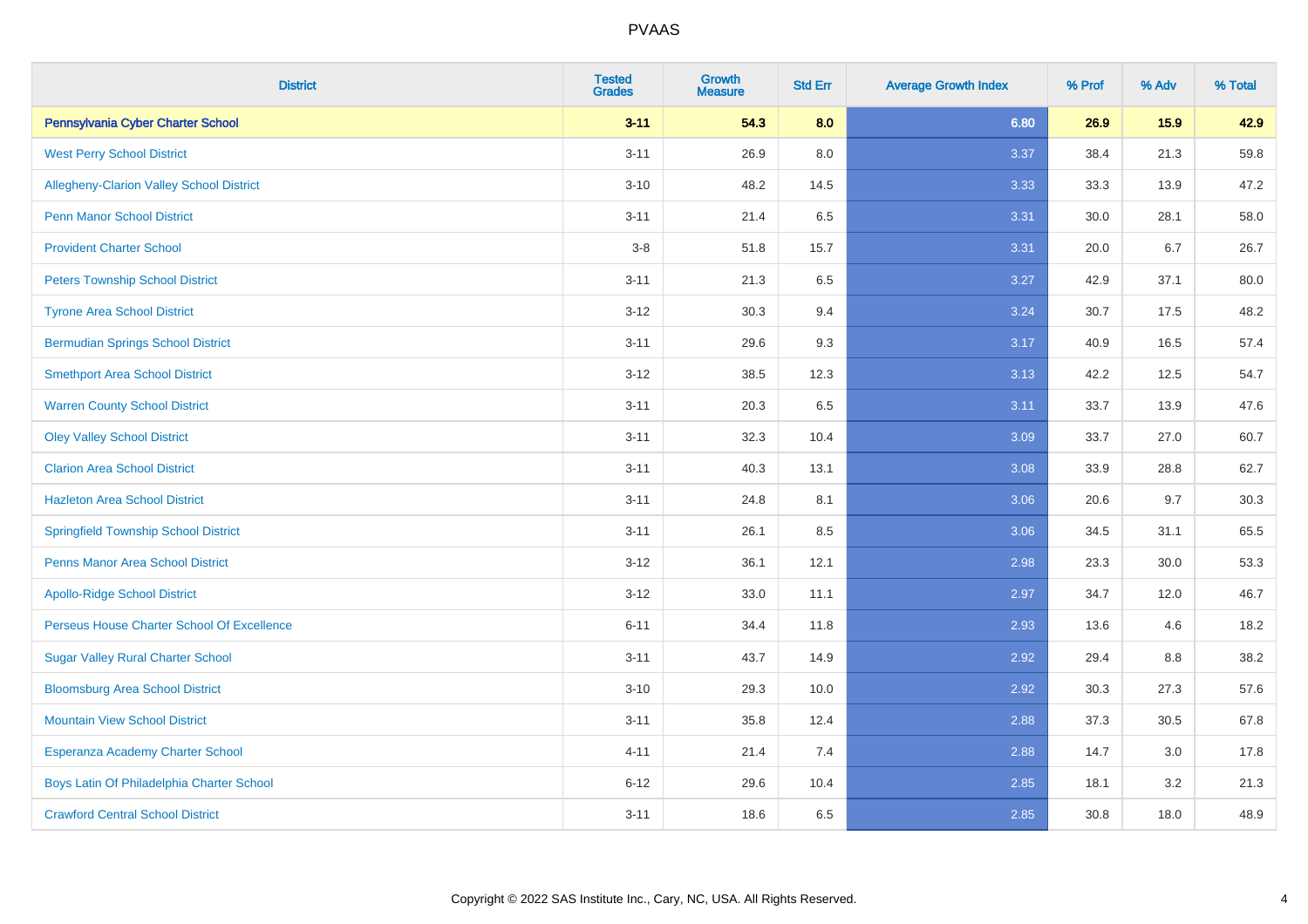| <b>District</b>                                | <b>Tested</b><br><b>Grades</b> | Growth<br><b>Measure</b> | <b>Std Err</b> | <b>Average Growth Index</b> | % Prof | % Adv | % Total |
|------------------------------------------------|--------------------------------|--------------------------|----------------|-----------------------------|--------|-------|---------|
| Pennsylvania Cyber Charter School              | $3 - 11$                       | 54.3                     | 8.0            | 6.80                        | 26.9   | 15.9  | 42.9    |
| <b>Central Columbia School District</b>        | $3 - 12$                       | 24.0                     | 8.5            | 2.82                        | 34.5   | 42.1  | 76.6    |
| <b>Big Spring School District</b>              | $3 - 11$                       | 22.4                     | 8.0            | 2.81                        | 29.2   | 22.5  | 51.7    |
| <b>Pine Grove Area School District</b>         | $3 - 11$                       | 25.1                     | 9.0            | 2.80                        | 30.5   | 18.0  | 48.4    |
| <b>Bedford Area School District</b>            | $3 - 11$                       | 24.6                     | 8.9            | 2.78                        | 36.2   | 20.0  | 56.2    |
| <b>Halifax Area School District</b>            | $3 - 11$                       | 31.3                     | 11.3           | 2.77                        | 32.0   | 13.3  | 45.3    |
| <b>Erie City School District</b>               | $3 - 12$                       | 13.0                     | 4.8            | 2.74                        | 16.5   | 7.5   | 24.0    |
| <b>Bethlehem Area School District</b>          | $3 - 11$                       | 20.0                     | 7.3            | 2.73                        | 25.3   | 15.3  | 40.6    |
| Pennsylvania Distance Learning Charter School  | $3 - 12$                       | 29.3                     | 10.8           | 2.71                        | 35.3   | 8.2   | 43.5    |
| <b>Newport School District</b>                 | $3 - 12$                       | 32.7                     | 12.1           | 2.69                        | 32.3   | 29.0  | 61.3    |
| <b>Wissahickon Charter School</b>              | $3 - 8$                        | 30.4                     | 11.9           | 2.55                        | 13.2   | 2.9   | 16.2    |
| <b>Saucon Valley School District</b>           | $3 - 11$                       | 22.6                     | 8.9            | 2.55                        | 42.3   | 24.6  | 66.9    |
| <b>Bethel Park School District</b>             | $3 - 11$                       | 18.0                     | 7.1            | 2.54                        | 36.2   | 31.2  | 67.4    |
| <b>Mastery Charter School - Pickett Campus</b> | $6 - 10$                       | 36.8                     | 14.5           | 2.54                        | 2.7    | 2.7   | $5.4$   |
| <b>Fort Cherry School District</b>             | $3 - 10$                       | 26.1                     | 10.4           | 2.51                        | 43.5   | 23.5  | 67.1    |
| <b>State College Area School District</b>      | $3 - 11$                       | 17.5                     | 7.0            | 2.49                        | 32.8   | 33.2  | 66.0    |
| <b>Tri-Valley School District</b>              | $3 - 10$                       | 34.9                     | 14.1           | 2.47                        | 33.3   | 20.5  | 53.8    |
| <b>Upper Dauphin Area School District</b>      | $3 - 11$                       | 28.0                     | 11.3           | 2.47                        | 33.3   | 20.3  | 53.6    |
| <b>Tamaqua Area School District</b>            | $3 - 12$                       | 21.3                     | 8.7            | 2.46                        | 37.3   | 16.9  | 54.2    |
| <b>Laurel School District</b>                  | $3 - 11$                       | 28.1                     | 11.4           | 2.46                        | 29.0   | 23.2  | 52.2    |
| <b>Donegal School District</b>                 | $3 - 12$                       | 19.5                     | 8.0            | 2.45                        | 28.4   | 20.7  | 49.1    |
| <b>Universal Vare Charter School</b>           | $6 - 8$                        | 30.1                     | 12.3           | 2.45                        | 17.0   | 3.4   | 20.3    |
| <b>Susquenita School District</b>              | $3 - 11$                       | 23.6                     | 9.7            | 2.44                        | 34.6   | 20.2  | 54.8    |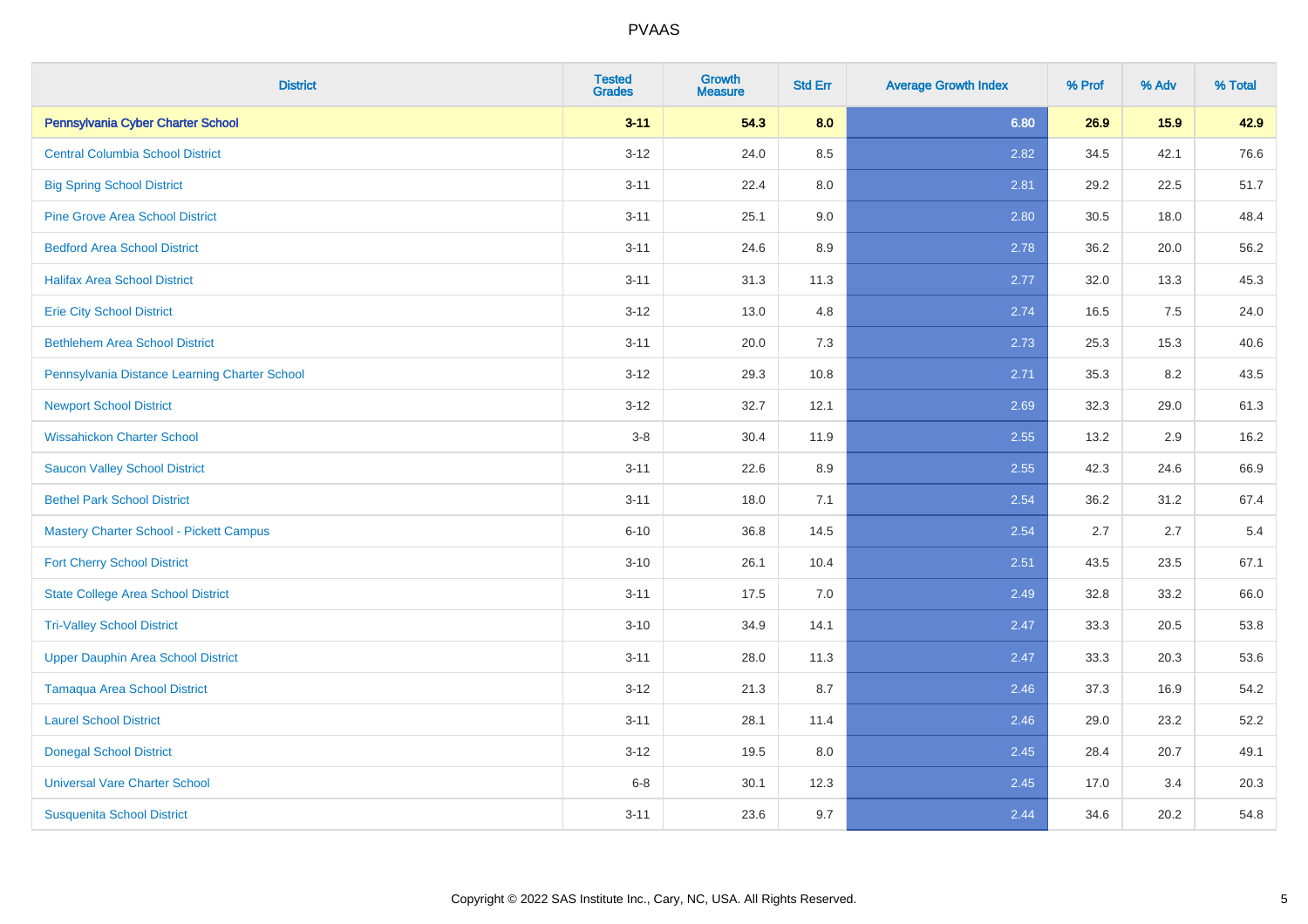| <b>District</b>                               | <b>Tested</b><br><b>Grades</b> | Growth<br><b>Measure</b> | <b>Std Err</b> | <b>Average Growth Index</b> | % Prof | % Adv | % Total |
|-----------------------------------------------|--------------------------------|--------------------------|----------------|-----------------------------|--------|-------|---------|
| Pennsylvania Cyber Charter School             | $3 - 11$                       | 54.3                     | 8.0            | 6.80                        | 26.9   | 15.9  | 42.9    |
| <b>Upper Darby School District</b>            | $3 - 12$                       | 14.7                     | 6.2            | 2.38                        | 21.5   | 8.3   | 29.8    |
| <b>Greater Nanticoke Area School District</b> | $3 - 12$                       | 22.2                     | 9.6            | 2.32                        | 20.3   | 9.3   | 29.7    |
| <b>South Eastern School District</b>          | $3 - 11$                       | 18.2                     | 8.0            | 2.28                        | 28.5   | 27.9  | 56.4    |
| John B. Stetson Charter School                | $5-8$                          | 18.9                     | 8.3            | 2.28                        | 7.6    | 0.0   | 7.6     |
| Northern Potter School District               | $3 - 12$                       | 37.1                     | 16.3           | 2.27                        | 22.2   | 25.9  | 48.2    |
| <b>Williamsburg Community School District</b> | $3 - 11$                       | 34.3                     | 15.2           | 2.26                        | 31.2   | 28.1  | 59.4    |
| <b>Mastery Charter School - Gratz Campus</b>  | $7 - 10$                       | 30.8                     | 13.6           | 2.26                        | 6.8    | 0.0   | $6.8\,$ |
| <b>Upper Merion Area School District</b>      | $3 - 11$                       | 17.7                     | 7.9            | 2.23                        | 37.6   | 25.8  | 63.5    |
| People For People Charter School              | $3 - 12$                       | 26.8                     | 12.2           | 2.21                        | 8.5    | 1.7   | 10.2    |
| <b>North Allegheny School District</b>        | $3 - 11$                       | 10.0                     | 4.5            | 2.20                        | 36.8   | 37.4  | 74.2    |
| <b>Carbondale Area School District</b>        | $3 - 10$                       | 21.6                     | 10.1           | 2.14                        | 28.3   | 14.1  | 42.4    |
| <b>Solanco School District</b>                | $3 - 11$                       | 15.2                     | 7.2            | 2.12                        | 31.8   | 19.9  | 51.7    |
| <b>Northern Cambria School District</b>       | $3 - 11$                       | 24.8                     | 11.7           | 2.12                        | 31.8   | 13.6  | 45.4    |
| <b>General Mclane School District</b>         | $3 - 11$                       | 17.3                     | 8.2            | 2.11                        | 42.0   | 19.8  | 61.8    |
| <b>Upper Saint Clair School District</b>      | $3 - 11$                       | 14.7                     | $7.0$          | 2.10                        | 35.6   | 47.1  | 82.7    |
| <b>Wissahickon School District</b>            | $3 - 10$                       | 12.2                     | 5.8            | 2.09                        | 31.3   | 36.9  | 68.1    |
| <b>South Park School District</b>             | $3 - 11$                       | 20.4                     | 9.9            | 2.06                        | 34.6   | 25.0  | 59.6    |
| <b>Colonial School District</b>               | $3 - 11$                       | 12.7                     | 6.2            | 2.06                        | 31.1   | 30.7  | 61.8    |
| <b>Chester Community Charter School</b>       | $3 - 8$                        | 23.1                     | 11.3           | 2.05                        | 8.2    | 1.4   | 9.6     |
| <b>Cranberry Area School District</b>         | $3 - 12$                       | 22.7                     | 11.2           | 2.01                        | 44.0   | 16.0  | 60.0    |
| <b>Old Forge School District</b>              | $3 - 12$                       | 25.0                     | 12.5           | 2.00                        | 39.6   | 17.0  | 56.6    |
| <b>East Penn School District</b>              | $3 - 11$                       | 9.9                      | 4.9            | 2.00                        | 38.8   | 23.9  | 62.8    |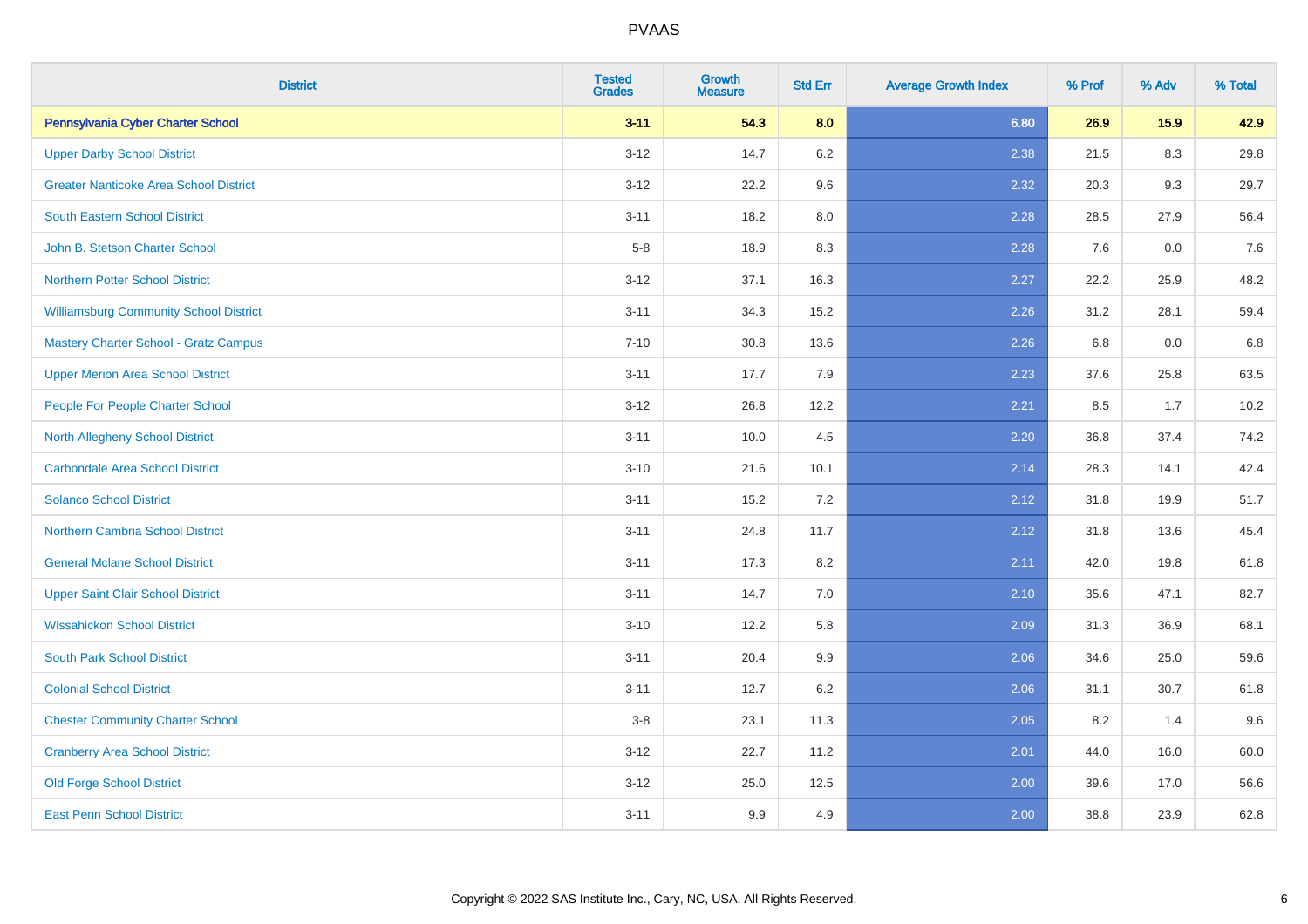| <b>District</b>                             | <b>Tested</b><br><b>Grades</b> | Growth<br><b>Measure</b> | <b>Std Err</b> | <b>Average Growth Index</b> | % Prof | % Adv | % Total |
|---------------------------------------------|--------------------------------|--------------------------|----------------|-----------------------------|--------|-------|---------|
| Pennsylvania Cyber Charter School           | $3 - 11$                       | 54.3                     | 8.0            | 6.80                        | 26.9   | 15.9  | 42.9    |
| Lehighton Area School District              | $3 - 11$                       | 15.6                     | 7.9            | 1.96                        | 34.2   | 17.7  | 51.8    |
| Downingtown Area School District            | $3 - 11$                       | 14.8                     | 7.7            | 1.93                        | 34.4   | 47.2  | 81.5    |
| <b>Chestnut Ridge School District</b>       | $3 - 12$                       | 18.8                     | 9.9            | 1.91                        | 43.9   | 11.2  | 55.1    |
| <b>Oswayo Valley School District</b>        | $3 - 12$                       | 28.8                     | 15.6           | 1.85                        | 32.3   | 25.8  | 58.1    |
| <b>York Suburban School District</b>        | $3 - 11$                       | 15.3                     | 8.5            | 1.80                        | 31.7   | 25.6  | 57.2    |
| <b>Montgomery Area School District</b>      | $3 - 11$                       | 21.9                     | 12.4           | 1.77                        | 44.8   | 20.7  | 65.5    |
| <b>Universal Daroff Charter School</b>      | $3 - 8$                        | 22.1                     | 12.5           | 1.76                        | 12.7   | 1.8   | 14.6    |
| <b>Conneaut School District</b>             | $3 - 12$                       | 14.5                     | 8.4            | 1.74                        | 46.3   | 20.4  | 66.7    |
| <b>Millville Area School District</b>       | $3 - 12$                       | 25.5                     | 14.7           | 1.73                        | 46.0   | 13.5  | 59.5    |
| <b>Universal Creighton Charter School</b>   | $3 - 8$                        | 18.7                     | 10.8           | 1.72                        | 14.8   | 5.7   | 20.4    |
| <b>Ad Prima Charter School</b>              | $3-8$                          | 20.6                     | 12.2           | 1.69                        | 20.6   | 4.8   | 25.4    |
| <b>Bradford Area School District</b>        | $3 - 12$                       | 14.8                     | 8.8            | 1.68                        | 30.8   | 24.5  | 55.2    |
| <b>Kutztown Area School District</b>        | $3 - 12$                       | 20.3                     | 12.2           | 1.67                        | 42.6   | 19.7  | 62.3    |
| Pen Argyl Area School District              | $3 - 12$                       | 16.7                     | 10.0           | 1.67                        | 35.0   | 14.4  | 49.5    |
| <b>Reading School District</b>              | $3 - 11$                       | 12.0                     | 7.2            | 1.66                        | 13.3   | 2.8   | 16.1    |
| <b>Tunkhannock Area School District</b>     | $3 - 11$                       | 14.4                     | 8.7            | 1.65                        | 34.5   | 18.7  | 53.2    |
| <b>Wyoming Valley West School District</b>  | $3 - 11$                       | 13.6                     | 8.4            | 1.61                        | 28.0   | 15.9  | 44.0    |
| <b>Discovery Charter School</b>             | $3 - 8$                        | 24.0                     | 15.0           | 1.60                        | 19.4   | 2.8   | 22.2    |
| <b>York City School District</b>            | $3 - 12$                       | 8.7                      | 5.6            | 1.56                        | 12.6   | 1.2   | 13.7    |
| <b>Chambersburg Area School District</b>    | $3 - 11$                       | 7.3                      | 4.7            | 1.55                        | 29.0   | 16.0  | 45.0    |
| <b>Twin Valley School District</b>          | $3 - 12$                       | 11.3                     | 7.4            | 1.53                        | 30.3   | 27.9  | 58.2    |
| Young Scholars Of Central PA Charter School | $3 - 8$                        | 28.7                     | 18.8           | 1.53                        | 43.8   | 18.8  | 62.5    |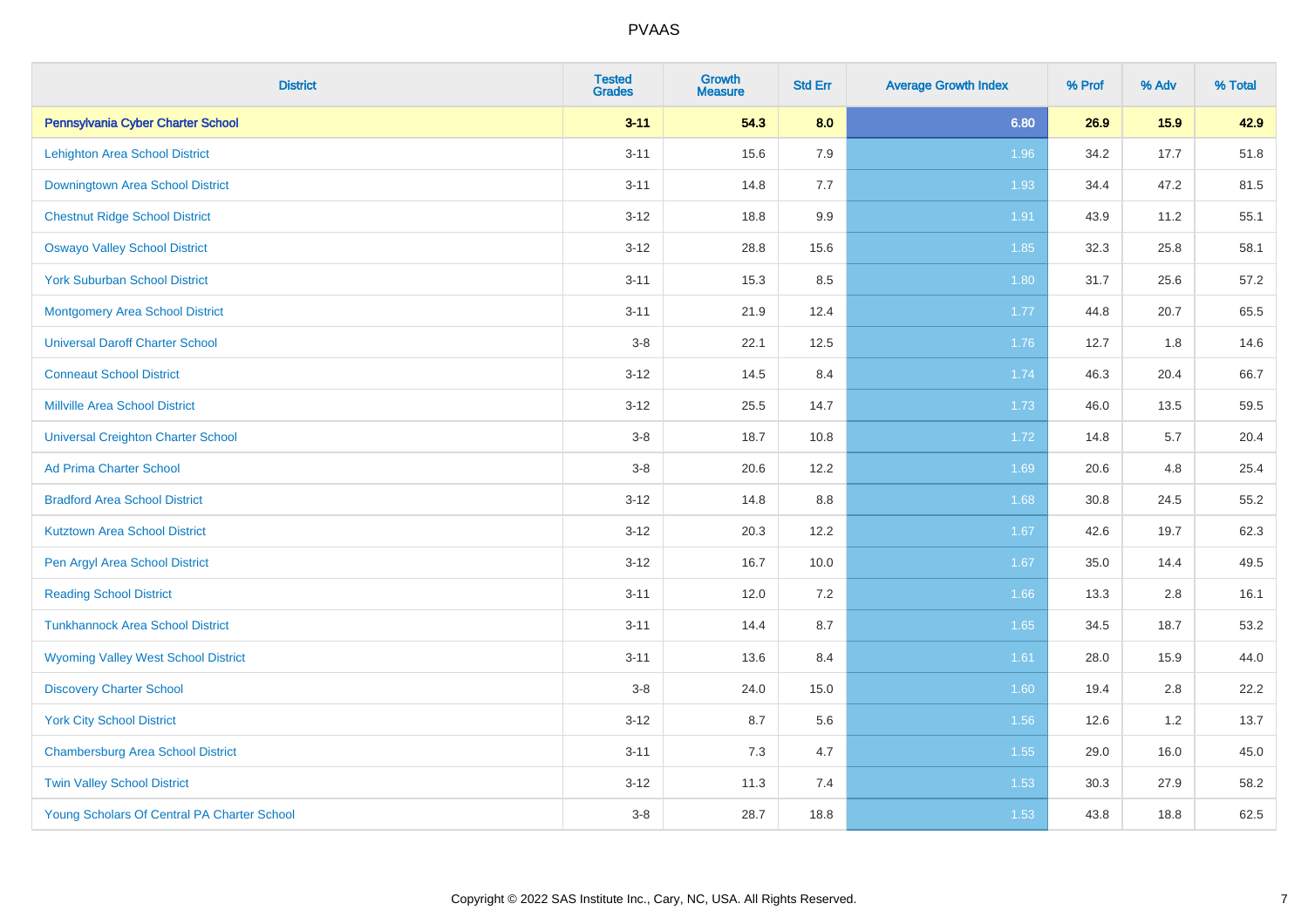| <b>District</b>                                 | <b>Tested</b><br><b>Grades</b> | <b>Growth</b><br><b>Measure</b> | <b>Std Err</b> | <b>Average Growth Index</b> | % Prof | % Adv | % Total |
|-------------------------------------------------|--------------------------------|---------------------------------|----------------|-----------------------------|--------|-------|---------|
| Pennsylvania Cyber Charter School               | $3 - 11$                       | 54.3                            | 8.0            | 6.80                        | 26.9   | 15.9  | 42.9    |
| <b>Chartiers Valley School District</b>         | $3 - 11$                       | 11.1                            | 7.3            | $1.52$                      | 33.0   | 22.2  | 55.2    |
| <b>Upper Dublin School District</b>             | $3 - 12$                       | 10.8                            | 7.2            | 1.50                        | 34.6   | 36.0  | 70.6    |
| <b>Fairfield Area School District</b>           | $3 - 11$                       | 19.4                            | 13.0           | 1.49                        | 29.6   | 20.4  | 50.0    |
| Hope For Hyndman Charter School                 | $3 - 11$                       | 27.8                            | 18.8           | 1.48                        | 31.2   | 0.0   | 31.2    |
| <b>Karns City Area School District</b>          | $3 - 11$                       | 13.8                            | $9.5\,$        | 1.46                        | 32.7   | 16.8  | 49.5    |
| <b>Freire Charter School</b>                    | $5 - 11$                       | 13.8                            | 9.5            | 1.46                        | 22.6   | 1.9   | 24.5    |
| <b>Unionville-Chadds Ford School District</b>   | $3 - 11$                       | 9.7                             | 6.8            | 1.42                        | 34.6   | 49.2  | 83.7    |
| <b>Centre Learning Community Charter School</b> | $5-8$                          | 25.7                            | 18.3           | 1.41                        | 29.4   | 29.4  | 58.8    |
| <b>Camp Hill School District</b>                | $3 - 12$                       | 13.5                            | 9.6            | 1.40                        | 35.8   | 27.5  | 63.3    |
| <b>Loyalsock Township School District</b>       | $3 - 12$                       | 14.0                            | 10.0           | 1.39                        | 45.4   | 18.2  | 63.6    |
| <b>Westmont Hilltop School District</b>         | $3 - 11$                       | 14.8                            | 10.6           | 1.39                        | 40.7   | 22.0  | 62.6    |
| <b>Upper Adams School District</b>              | $3 - 11$                       | 12.2                            | 8.8            | 1.38                        | 41.5   | 16.9  | 58.5    |
| Robert Benjamin Wiley Community Charter School  | $3-8$                          | 18.2                            | 13.4           | 1.36                        | 15.6   | 0.0   | 15.6    |
| Penn Hills Charter School of Entrepreneurship   | $3-8$                          | 20.0                            | 14.7           | 1.36                        | 25.7   | 0.0   | 25.7    |
| <b>York Academy Regional Charter School</b>     | $3 - 11$                       | 17.7                            | 13.0           | 1.36                        | 26.4   | 24.5  | 50.9    |
| <b>Berlin Brothersvalley School District</b>    | $3 - 11$                       | 17.8                            | 13.2           | 1.35                        | 37.5   | 29.2  | 66.7    |
| Gettysburg Area School District                 | $3 - 11$                       | 9.8                             | 7.3            | 1.34                        | 33.2   | 21.4  | 54.6    |
| <b>Forest City Regional School District</b>     | $3 - 12$                       | 18.3                            | 13.8           | 1.32                        | 33.3   | 24.4  | 57.8    |
| <b>Lampeter-Strasburg School District</b>       | $3 - 12$                       | 9.5                             | 7.3            | 1.29                        | 33.5   | 30.5  | 64.0    |
| <b>Danville Area School District</b>            | $3 - 11$                       | 10.6                            | 8.3            | 1.28                        | 37.0   | 24.7  | 61.7    |
| Propel Charter School - East                    | $3-8$                          | 19.0                            | 15.2           | $1.25$                      | 34.4   | 9.4   | 43.8    |
| <b>Belle Vernon Area School District</b>        | $3 - 11$                       | 13.5                            | 10.7           | $1.25$                      | 39.3   | 16.7  | 56.0    |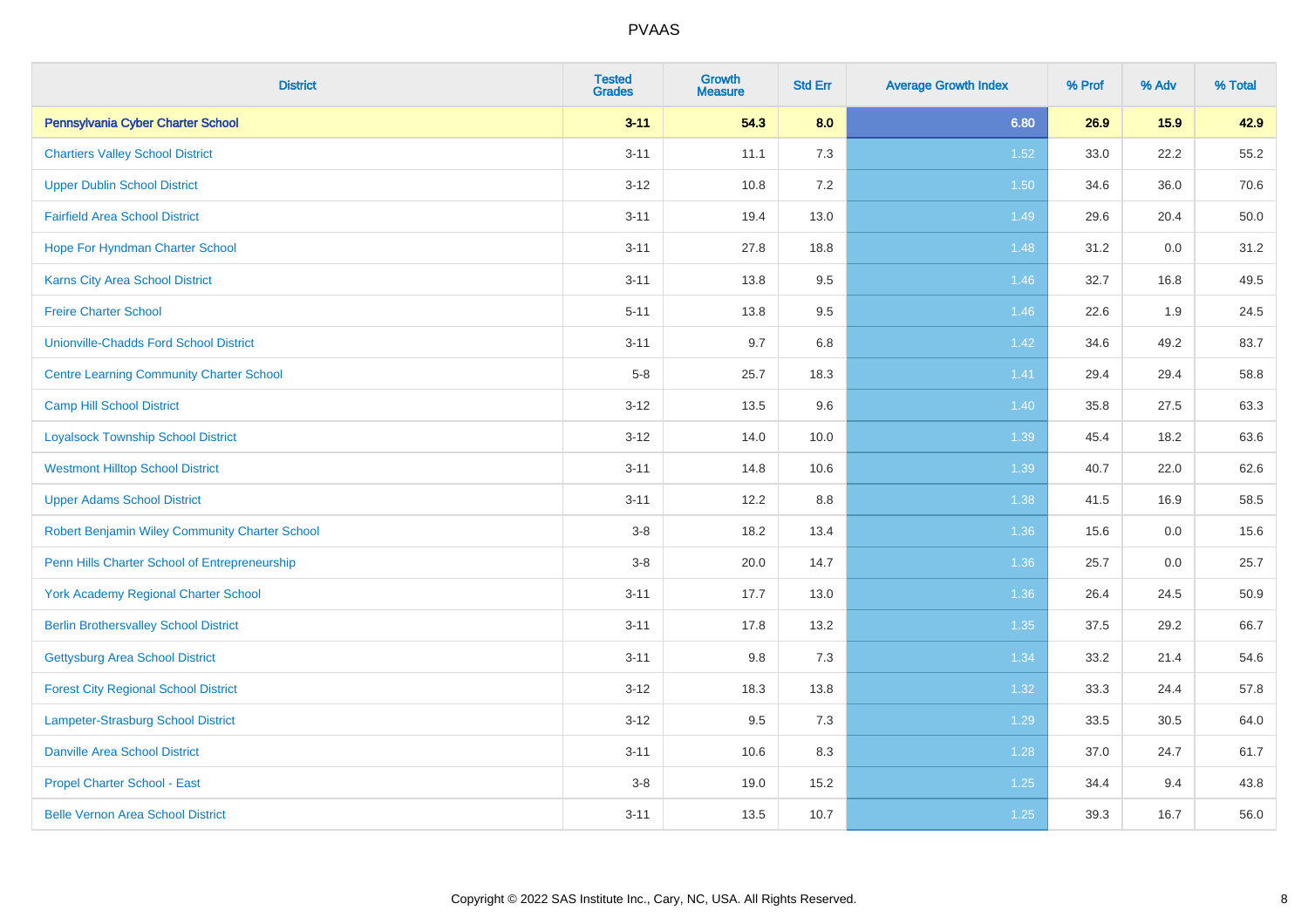| <b>District</b>                                                     | <b>Tested</b><br><b>Grades</b> | Growth<br><b>Measure</b> | <b>Std Err</b> | <b>Average Growth Index</b> | % Prof | % Adv | % Total |
|---------------------------------------------------------------------|--------------------------------|--------------------------|----------------|-----------------------------|--------|-------|---------|
| Pennsylvania Cyber Charter School                                   | $3 - 11$                       | 54.3                     | 8.0            | 6.80                        | 26.9   | 15.9  | 42.9    |
| The Philadelphia Charter School for Arts and Sciences at HR Edmunds | $3-8$                          | 12.7                     | 10.3           | 1.23                        | 12.4   | 3.4   | 15.7    |
| <b>Reach Cyber Charter School</b>                                   | $3 - 11$                       | 16.9                     | 13.7           | 1.23                        | 37.9   | 22.4  | 60.3    |
| <b>Upper Perkiomen School District</b>                              | $3 - 11$                       | 8.9                      | 7.3            | 1.22                        | 35.2   | 16.8  | 52.0    |
| <b>Green Woods Charter School</b>                                   | $3 - 8$                        | 15.7                     | 12.8           | 1.22                        | 24.0   | 26.0  | 50.0    |
| <b>William Penn School District</b>                                 | $3 - 12$                       | 10.3                     | 8.6            | 1.20                        | 15.1   | 5.9   | 21.0    |
| <b>Mifflin County School District</b>                               | $3 - 11$                       | 7.1                      | 5.9            | 1.20                        | 29.2   | 12.3  | 41.5    |
| <b>Penn Hills School District</b>                                   | $3 - 11$                       | $9.8\,$                  | 8.4            | 1.17                        | 15.1   | 10.5  | 25.7    |
| <b>Lewisburg Area School District</b>                               | $3 - 11$                       | 10.4                     | 8.9            | 1.17                        | 30.4   | 37.8  | 68.2    |
| <b>Derry Township School District</b>                               | $3 - 10$                       | 23.7                     | 20.2           | 1.17                        | 33.3   | 66.7  | 100.0   |
| Center For Student Learning Charter School At Pennsbury             | $6 - 12$                       | 22.3                     | 19.1           | 1.17                        | 14.3   | 21.4  | 35.7    |
| Leechburg Area School District                                      | $3 - 11$                       | 16.2                     | 13.9           | 1.16                        | 41.9   | 25.6  | 67.4    |
| Northern York County School District                                | $3 - 11$                       | 8.0                      | 7.0            | 1.15                        | 32.4   | 20.1  | 52.5    |
| Southwest Leadership Academy Charter School                         | $3 - 8$                        | 19.2                     | 16.9           | 1.14                        | 4.4    | 0.0   | 4.4     |
| <b>Indiana Area School District</b>                                 | $3 - 11$                       | 8.7                      | 7.7            | 1.13                        | 37.4   | 24.1  | 61.5    |
| Southern Tioga School District                                      | $3 - 11$                       | 10.2                     | 9.3            | 1.11                        | 27.7   | 15.1  | 42.9    |
| <b>Mount Union Area School District</b>                             | $3 - 10$                       | 11.8                     | 10.6           | 1.11                        | 24.4   | 7.3   | 31.7    |
| <b>Pennridge School District</b>                                    | $3 - 10$                       | 5.5                      | 5.1            | 1.09                        | 38.8   | 26.1  | 64.8    |
| <b>Wattsburg Area School District</b>                               | $3 - 11$                       | 10.6                     | 9.7            | 1.09                        | 38.6   | 16.8  | 55.4    |
| <b>Franklin Area School District</b>                                | $3 - 11$                       | 9.5                      | 8.9            | 1.08                        | 36.6   | 12.2  | 48.8    |
| <b>Port Allegany School District</b>                                | $3 - 11$                       | 13.1                     | 12.2           | 1.08                        | 25.0   | 20.0  | 45.0    |
| <b>Fannett-Metal School District</b>                                | $3 - 11$                       | 14.3                     | 13.5           | 1.06                        | 33.3   | 8.9   | 42.2    |
| <b>Commonwealth Charter Academy Charter School</b>                  | $3 - 10$                       | 15.1                     | 14.2           | 1.06                        | 28.9   | 20.0  | 48.9    |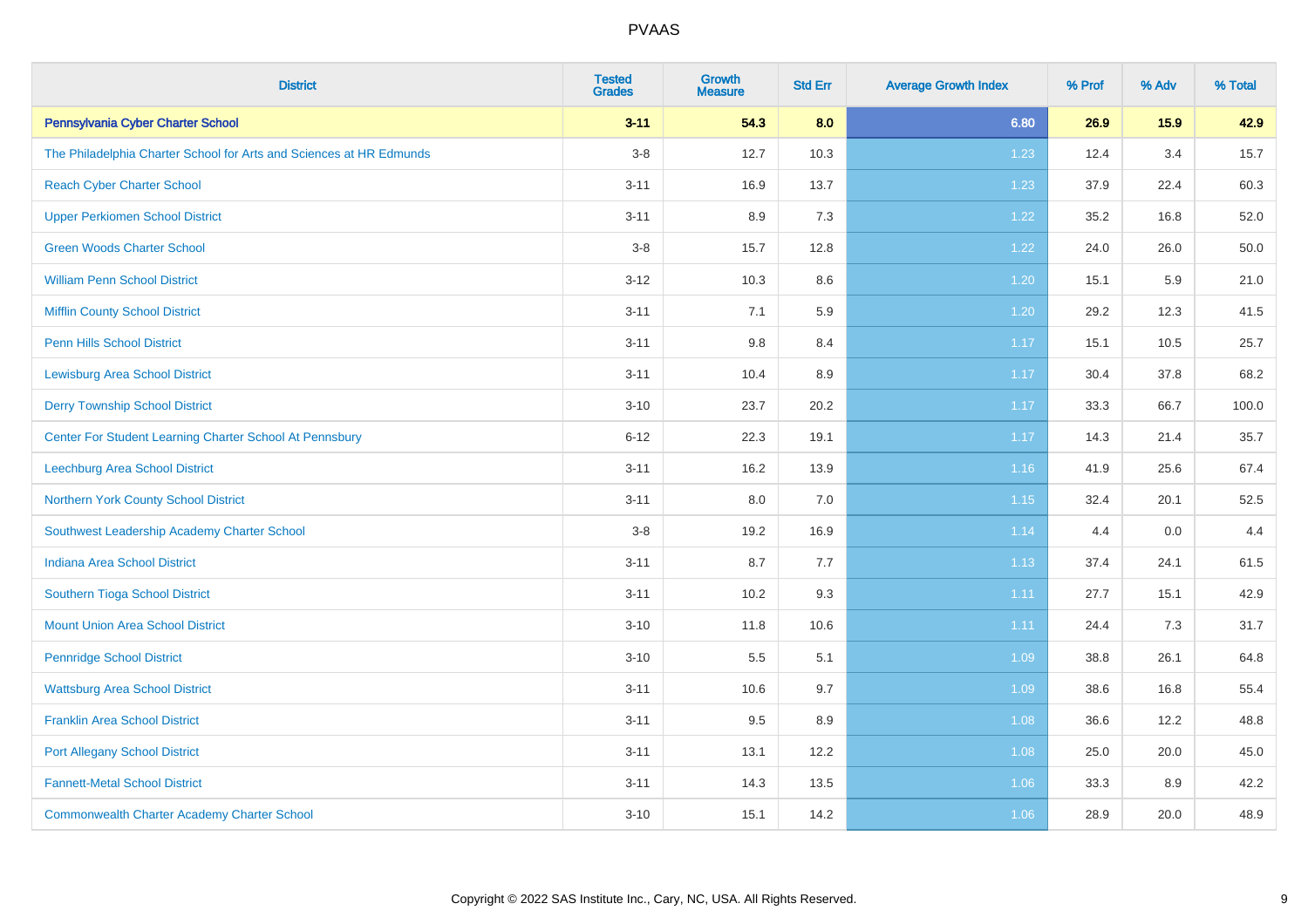| <b>District</b>                                  | <b>Tested</b><br><b>Grades</b> | <b>Growth</b><br><b>Measure</b> | <b>Std Err</b> | <b>Average Growth Index</b> | % Prof | % Adv | % Total |
|--------------------------------------------------|--------------------------------|---------------------------------|----------------|-----------------------------|--------|-------|---------|
| Pennsylvania Cyber Charter School                | $3 - 11$                       | 54.3                            | 8.0            | 6.80                        | 26.9   | 15.9  | 42.9    |
| <b>North Pocono School District</b>              | $3 - 11$                       | 10.0                            | 9.4            | 1.05                        | 35.1   | 24.6  | 59.6    |
| <b>Mastery Charter School - Harrity Campus</b>   | $3-8$                          | 15.9                            | 15.2           | $1.05$                      | 6.2    | 6.2   | 12.5    |
| <b>Wyalusing Area School District</b>            | $3 - 12$                       | 10.2                            | 9.8            | 1.04                        | 36.2   | 16.2  | 52.4    |
| <b>Fleetwood Area School District</b>            | $3 - 10$                       | 8.3                             | 8.1            | 1.03                        | 36.7   | 20.2  | 57.0    |
| <b>West Branch Area School District</b>          | $3 - 11$                       | 12.3                            | 11.9           | 1.03                        | 38.5   | 20.0  | 58.5    |
| <b>Steel Valley School District</b>              | $3 - 11$                       | 11.5                            | 11.4           | 1.01                        | 18.3   | 15.5  | 33.8    |
| <b>Bentworth School District</b>                 | $3 - 11$                       | 11.8                            | 11.9           | 0.99                        | 35.9   | 17.2  | 53.1    |
| Eugenio Maria De Hostos Charter School           | $3-8$                          | 18.9                            | 19.1           | 0.99                        | 46.7   | 6.7   | 53.3    |
| <b>Commodore Perry School District</b>           | $3 - 11$                       | 16.1                            | 16.5           | 0.97                        | 50.0   | 26.9  | 76.9    |
| <b>Kane Area School District</b>                 | $3 - 10$                       | 10.4                            | 10.7           | 0.97                        | 47.6   | 4.9   | 52.4    |
| Northern Bedford County School District          | $3 - 11$                       | 11.1                            | 11.7           | 0.95                        | 34.4   | 34.4  | 68.8    |
| <b>Laboratory Charter School</b>                 | $3 - 8$                        | 16.9                            | 18.0           | 0.94                        | 22.2   | 5.6   | 27.8    |
| <b>Juniata County School District</b>            | $3 - 12$                       | 7.6                             | 8.1            | 0.94                        | 30.5   | 11.6  | 42.1    |
| <b>Everett Area School District</b>              | $3 - 11$                       | 10.9                            | 11.7           | 0.93                        | 26.7   | 21.3  | 48.0    |
| <b>Sharon City School District</b>               | $3 - 11$                       | 8.1                             | 9.0            | 0.91                        | 28.7   | 11.6  | 40.3    |
| <b>Manchester Academic Charter School</b>        | $3-8$                          | 14.1                            | 15.4           | 0.91                        | 19.4   | 0.0   | 19.4    |
| Mechanicsburg Area School District               | $3 - 11$                       | 5.8                             | 6.5            | 0.89                        | 38.6   | 18.9  | 57.6    |
| <b>Lindley Academy Charter School At Birney</b>  | $3 - 8$                        | 10.8                            | 12.1           | 0.89                        | 14.8   | 0.0   | 14.8    |
| Memphis Street Academy Charter School @ JP Jones | $5-8$                          | 13.4                            | 15.2           | 0.88                        | 14.7   | 5.9   | 20.6    |
| <b>Central Valley School District</b>            | $3 - 10$                       | 7.3                             | 8.7            | 0.85                        | 28.2   | 23.7  | 51.8    |
| <b>Moshannon Valley School District</b>          | $3 - 10$                       | 9.7                             | 11.9           | 0.81                        | 29.7   | 14.1  | 43.8    |
| <b>Monessen City School District</b>             | $3 - 10$                       | 14.3                            | 17.7           | 0.81                        | 19.0   | 4.8   | 23.8    |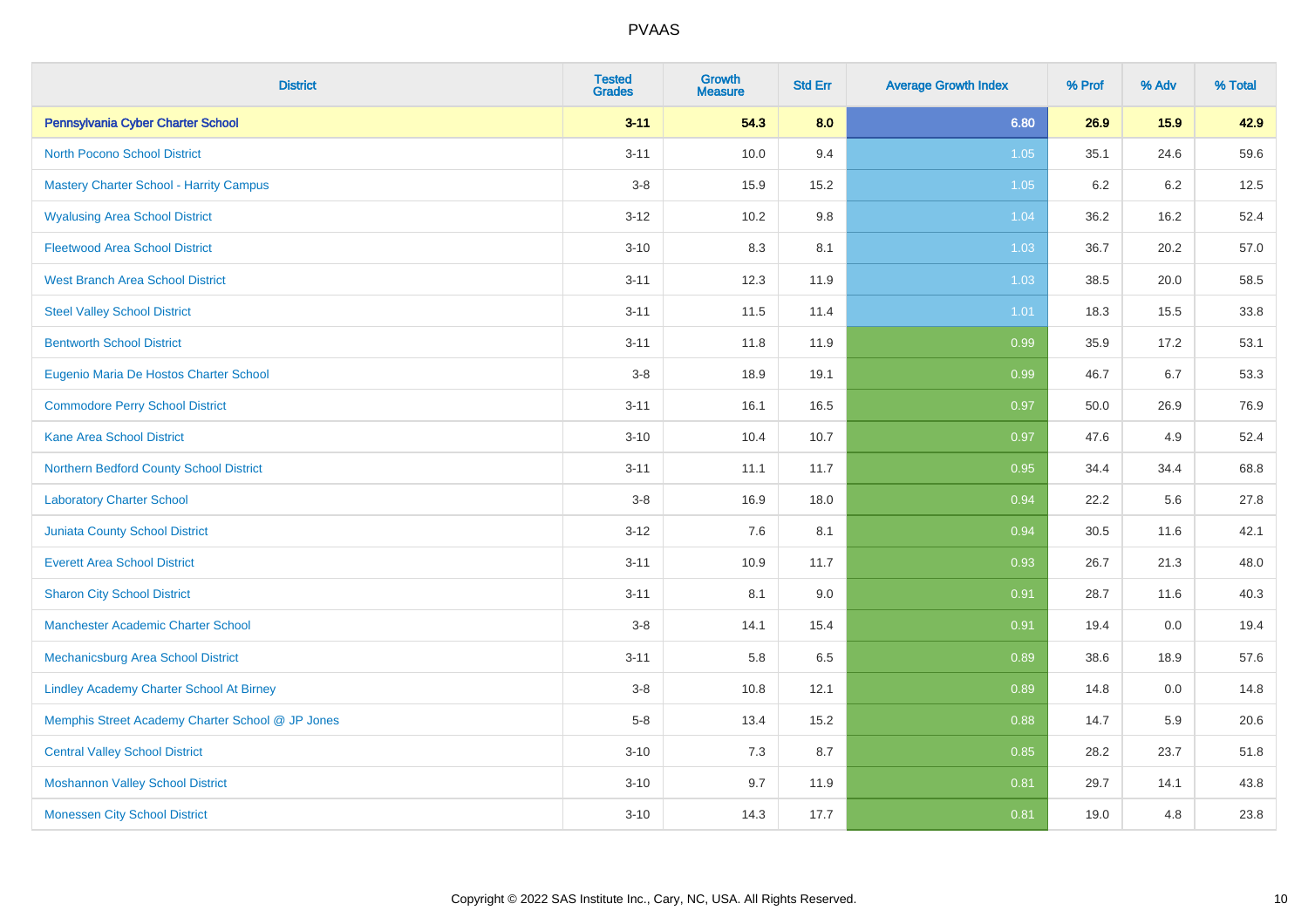| <b>District</b>                                       | <b>Tested</b><br><b>Grades</b> | Growth<br><b>Measure</b> | <b>Std Err</b> | <b>Average Growth Index</b> | % Prof | % Adv | % Total |
|-------------------------------------------------------|--------------------------------|--------------------------|----------------|-----------------------------|--------|-------|---------|
| Pennsylvania Cyber Charter School                     | $3 - 11$                       | 54.3                     | 8.0            | 6.80                        | 26.9   | 15.9  | 42.9    |
| <b>Benton Area School District</b>                    | $3 - 10$                       | 11.5                     | 14.3           | 0.80                        | 43.6   | 12.8  | 56.4    |
| <b>Montoursville Area School District</b>             | $3 - 12$                       | 6.6                      | 8.4            | 0.79                        | 31.9   | 27.0  | 58.9    |
| <b>Avella Area School District</b>                    | $3 - 12$                       | 12.4                     | 15.8           | 0.79                        | 46.4   | 14.3  | 60.7    |
| <b>Bangor Area School District</b>                    | $3 - 12$                       | 6.4                      | 8.3            | 0.78                        | 36.7   | 13.3  | 50.0    |
| <b>Upper Moreland Township School District</b>        | $3 - 11$                       | 5.6                      | 7.3            | 0.77                        | 31.4   | 24.0  | 55.4    |
| <b>Aliquippa School District</b>                      | $3 - 11$                       | 9.5                      | 12.6           | 0.75                        | 13.0   | 1.8   | 14.8    |
| <b>Bald Eagle Area School District</b>                | $3 - 11$                       | 6.9                      | 9.2            | 0.75                        | 34.5   | 19.5  | 54.0    |
| Young Scholars Of Western Pennsylvania Charter School | $3-8$                          | 12.3                     | 16.9           | 0.73                        | 26.1   | 13.0  | 39.1    |
| <b>Sayre Area School District</b>                     | $3 - 11$                       | 8.5                      | 11.8           | 0.72                        | 40.0   | 13.8  | 53.8    |
| <b>Clairton City School District</b>                  | $3 - 11$                       | 9.4                      | 13.3           | 0.71                        | 14.0   | 4.0   | 18.0    |
| Fox Chapel Area School District                       | $3 - 11$                       | 4.6                      | 6.6            | 0.69                        | 28.9   | 46.0  | 74.9    |
| <b>Franklin Regional School District</b>              | $3 - 11$                       | 5.3                      | 7.7            | 0.69                        | 37.1   | 29.0  | 66.1    |
| <b>Universal Institute Charter School</b>             | $3-8$                          | 7.1                      | 10.4           | 0.68                        | 17.4   | 3.5   | 20.9    |
| <b>Coudersport Area School District</b>               | $3 - 11$                       | 8.3                      | 12.7           | 0.66                        | 34.0   | 11.3  | 45.3    |
| <b>Bellefonte Area School District</b>                | $3 - 11$                       | 4.9                      | 7.5            | 0.66                        | 34.5   | 20.5  | 55.0    |
| <b>Union City Area School District</b>                | $3 - 12$                       | 6.6                      | 10.6           | 0.62                        | 35.6   | 15.6  | 51.1    |
| <b>Palmerton Area School District</b>                 | $3 - 11$                       | 5.6                      | 9.6            | 0.58                        | 34.3   | 21.9  | 56.2    |
| <b>Brockway Area School District</b>                  | $3 - 11$                       | 6.6                      | 11.4           | 0.58                        | 40.3   | 13.9  | 54.2    |
| <b>Greater Johnstown School District</b>              | $3 - 11$                       | 4.7                      | 8.3            | 0.57                        | 15.3   | 3.8   | 19.1    |
| Jefferson-Morgan School District                      | $3 - 10$                       | 7.9                      | 13.8           | 0.57                        | 34.1   | 13.6  | 47.7    |
| <b>Hamburg Area School District</b>                   | $3 - 11$                       | 4.8                      | 8.4            | 0.57                        | 27.7   | 14.9  | 42.6    |
| <b>Eastern Lancaster County School District</b>       | $3 - 12$                       | 4.3                      | 7.6            | 0.57                        | 35.5   | 21.0  | 56.4    |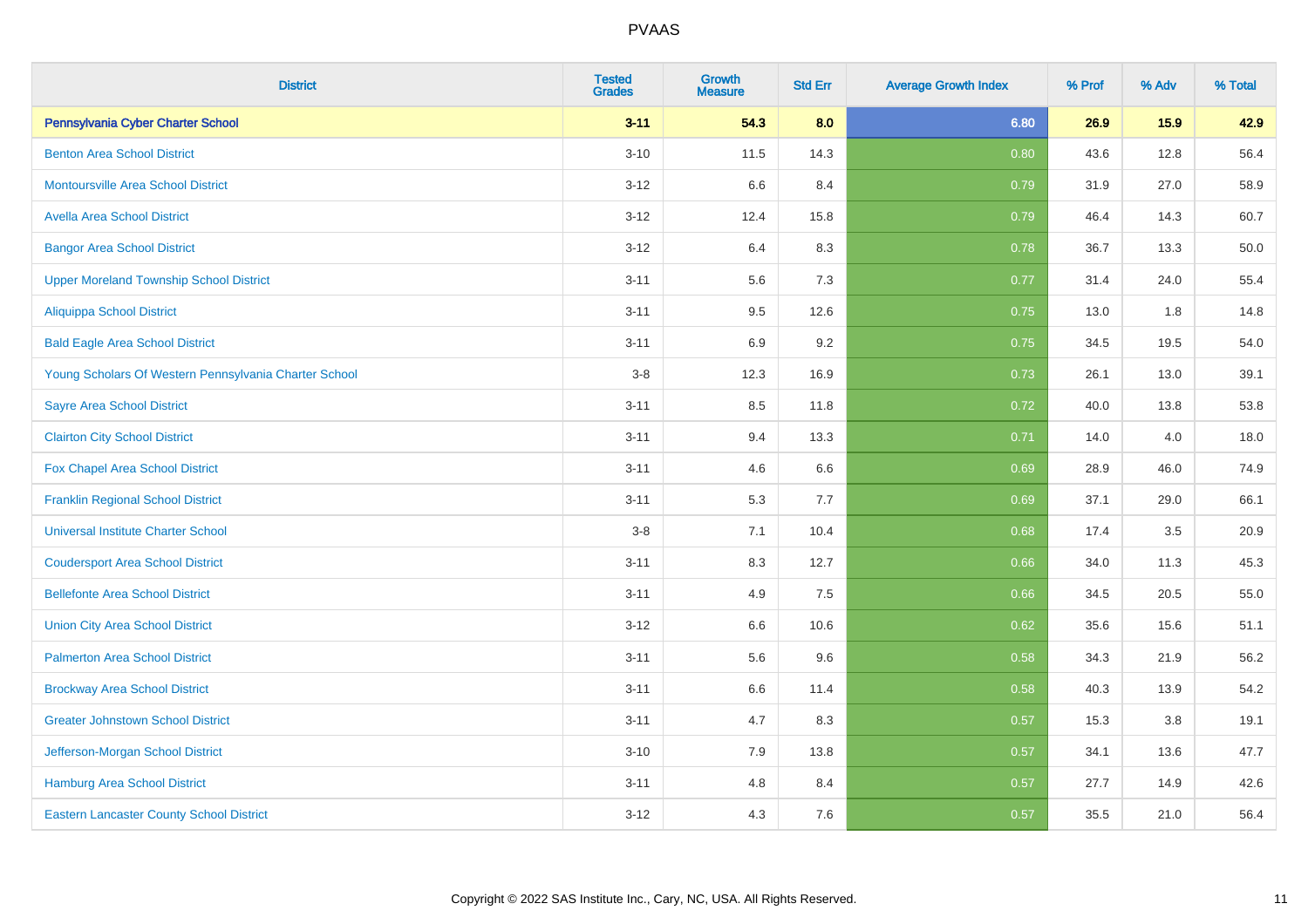| <b>District</b>                                            | <b>Tested</b><br><b>Grades</b> | <b>Growth</b><br><b>Measure</b> | <b>Std Err</b> | <b>Average Growth Index</b> | % Prof | % Adv | % Total |
|------------------------------------------------------------|--------------------------------|---------------------------------|----------------|-----------------------------|--------|-------|---------|
| Pennsylvania Cyber Charter School                          | $3 - 11$                       | 54.3                            | 8.0            | 6.80                        | 26.9   | 15.9  | 42.9    |
| <b>Souderton Charter School Collaborative</b>              | $3-8$                          | 10.1                            | 18.4           | 0.55                        | 35.3   | 35.3  | 70.6    |
| <b>Shanksville-Stonycreek School District</b>              | $3 - 10$                       | 9.8                             | 17.9           | 0.55                        | 55.6   | 5.6   | 61.1    |
| Propel Charter School-Hazelwood                            | $3-8$                          | 9.3                             | 16.9           | 0.55                        | 8.3    | 4.2   | 12.5    |
| <b>Achievement House Charter School</b>                    | $7 - 11$                       | 7.1                             | 14.1           | 0.50                        | 37.2   | 9.3   | 46.5    |
| <b>Belmont Charter School</b>                              | $3 - 10$                       | 6.4                             | 12.6           | 0.50                        | 9.6    | 0.0   | $9.6\,$ |
| <b>Armstrong School District</b>                           | $3 - 11$                       | 2.8                             | 5.6            | 0.50                        | 34.1   | 22.1  | 56.1    |
| <b>Brownsville Area School District</b>                    | $3 - 12$                       | 5.7                             | 11.7           | 0.49                        | 27.5   | 7.2   | 34.8    |
| <b>Mastery Charter School - Thomas Campus</b>              | $3 - 10$                       | 6.4                             | 13.2           | 0.48                        | 18.0   | 0.0   | 18.0    |
| <b>Bellwood-Antis School District</b>                      | $3 - 10$                       | 4.9                             | 10.2           | 0.48                        | 31.9   | 18.7  | 50.6    |
| <b>Hanover Public School District</b>                      | $3 - 11$                       | 4.5                             | 9.5            | 0.48                        | 19.8   | 15.7  | 35.5    |
| <b>Carlisle Area School District</b>                       | $3 - 11$                       | 3.2                             | 6.9            | 0.47                        | 32.0   | 16.2  | 48.2    |
| Lake-Lehman School District                                | $3 - 11$                       | 4.3                             | 9.4            | 0.46                        | 37.7   | 15.8  | 53.5    |
| <b>Central Fulton School District</b>                      | $3 - 11$                       | 5.9                             | 12.9           | 0.46                        | 38.2   | 16.4  | 54.6    |
| <b>Canon-Mcmillan School District</b>                      | $3 - 11$                       | $2.8\,$                         | 6.1            | 0.45                        | 37.8   | 26.4  | 64.2    |
| Global Leadership Academy Charter School Southwest at Huey | $3-8$                          | 8.9                             | 19.9           | 0.45                        | 7.1    | 0.0   | 7.1     |
| <b>Shaler Area School District</b>                         | $3 - 11$                       | 2.8                             | 6.4            | 0.44                        | 34.6   | 20.1  | 54.6    |
| Southern Columbia Area School District                     | $3 - 11$                       | 4.5                             | 10.2           | 0.44                        | 43.5   | 17.4  | 60.9    |
| <b>Gillingham Charter School</b>                           | $3 - 11$                       | 8.7                             | 19.8           | 0.44                        | 33.3   | 16.7  | 50.0    |
| <b>Grove City Area School District</b>                     | $3 - 12$                       | 3.9                             | 9.2            | 0.43                        | 30.2   | 31.9  | 62.2    |
| <b>Towanda Area School District</b>                        | $3 - 11$                       | 4.1                             | 9.5            | 0.43                        | 32.5   | 14.5  | 47.0    |
| Mifflinburg Area School District                           | $3 - 11$                       | 4.1                             | 9.9            | 0.42                        | 46.2   | 18.3  | 64.4    |
| <b>Conewago Valley School District</b>                     | $3 - 12$                       | 2.6                             | 6.4            | 0.41                        | 36.1   | 19.9  | 56.0    |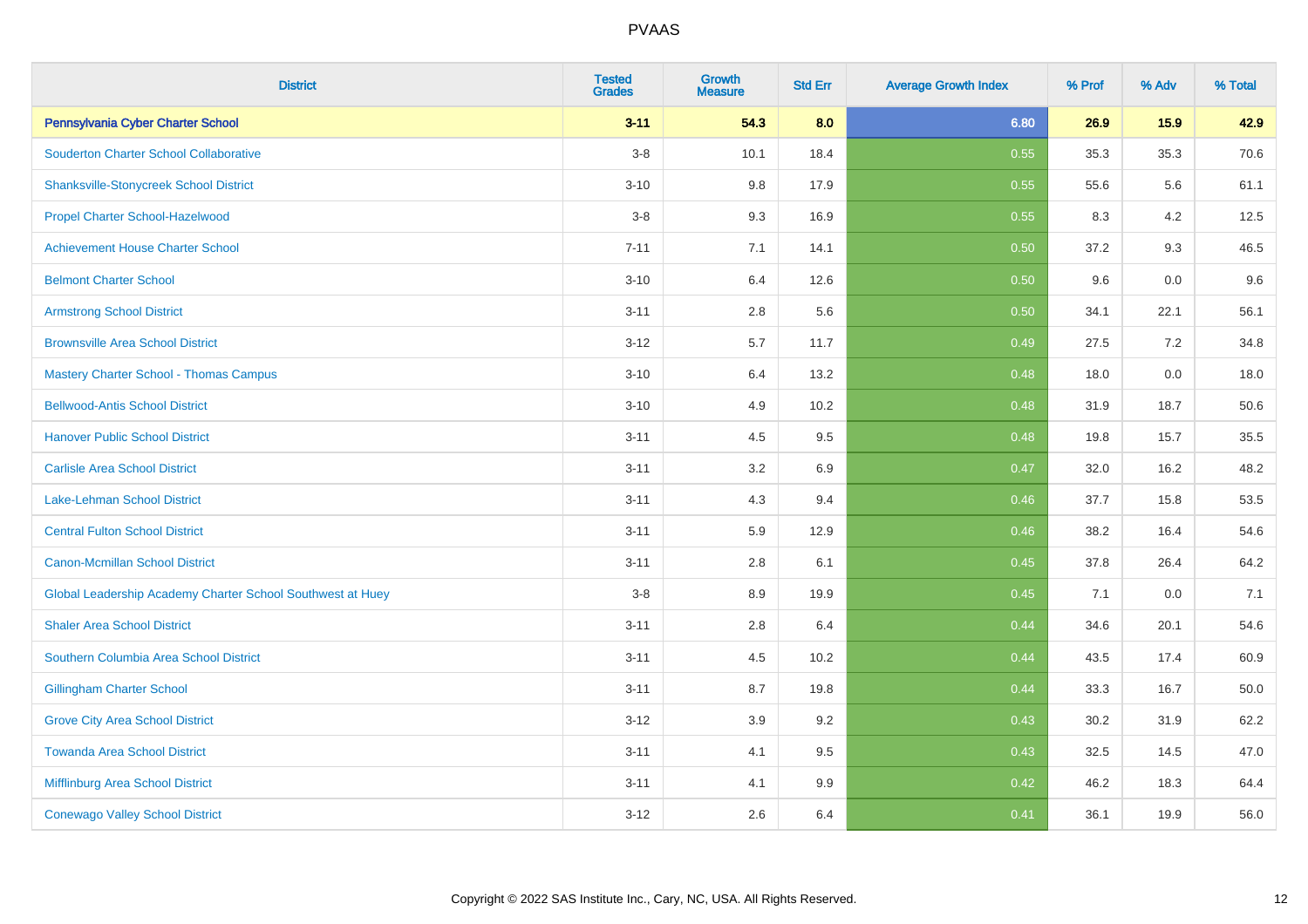| <b>District</b>                                     | <b>Tested</b><br><b>Grades</b> | <b>Growth</b><br><b>Measure</b> | <b>Std Err</b> | <b>Average Growth Index</b> | % Prof | % Adv | % Total |
|-----------------------------------------------------|--------------------------------|---------------------------------|----------------|-----------------------------|--------|-------|---------|
| Pennsylvania Cyber Charter School                   | $3 - 11$                       | 54.3                            | 8.0            | 6.80                        | 26.9   | 15.9  | 42.9    |
| <b>Union School District</b>                        | $3 - 12$                       | 5.5                             | 13.7           | 0.40                        | 35.6   | 13.3  | 48.9    |
| <b>South Western School District</b>                | $3 - 12$                       | 2.5                             | 6.3            | 0.40                        | 37.7   | 18.0  | 55.7    |
| <b>Southeast Delco School District</b>              | $3 - 10$                       | 3.8                             | 9.5            | 0.40                        | 15.4   | 7.7   | 23.1    |
| <b>Pequea Valley School District</b>                | $3 - 11$                       | 4.1                             | 10.1           | 0.40                        | 24.2   | 21.2  | 45.4    |
| Young Scholars Charter School                       | $6 - 8$                        | 4.6                             | 11.3           | 0.40                        | 11.7   | 0.0   | 11.7    |
| Mariana Bracetti Academy Charter School             | $3 - 10$                       | 6.1                             | 15.7           | 0.39                        | 15.6   | 0.0   | 15.6    |
| <b>Montrose Area School District</b>                | $3 - 10$                       | 4.1                             | 10.8           | 0.38                        | 42.9   | 14.3  | 57.1    |
| <b>Salisbury Township School District</b>           | $3 - 11$                       | 4.2                             | 11.0           | 0.38                        | 32.9   | 18.8  | 51.8    |
| <b>Jamestown Area School District</b>               | $3 - 11$                       | 6.9                             | 18.5           | 0.37                        | 23.8   | 19.0  | 42.9    |
| Mastery Charter School - Shoemaker Campus           | $7 - 10$                       | 6.6                             | 17.9           | 0.37                        | 26.3   | 0.0   | 26.3    |
| <b>Environmental Charter School At Frick Park</b>   | $3-9$                          | 4.2                             | 12.1           | 0.35                        | 27.1   | 15.7  | 42.9    |
| <b>Pittston Area School District</b>                | $3 - 11$                       | 4.5                             | 13.5           | 0.33                        | 29.1   | 9.1   | 38.2    |
| <b>Hermitage School District</b>                    | $3 - 12$                       | 2.9                             | 8.6            | 0.33                        | 33.8   | 27.7  | 61.5    |
| <b>Otto-Eldred School District</b>                  | $3 - 11$                       | 4.2                             | 13.1           | 0.32                        | 22.9   | 18.8  | 41.7    |
| <b>Milton Area School District</b>                  | $3 - 11$                       | $2.8\,$                         | 9.0            | 0.31                        | 31.8   | 19.0  | 50.8    |
| <b>Palisades School District</b>                    | $3 - 11$                       | 2.8                             | 10.6           | 0.27                        | 33.0   | 19.3  | 52.3    |
| <b>Hampton Township School District</b>             | $3 - 11$                       | 2.1                             | 7.9            | 0.27                        | 35.8   | 40.5  | 76.3    |
| Howard Gardner Multiple Intelligence Charter School | $3-8$                          | 4.3                             | 16.3           | 0.26                        | 48.2   | 14.8  | 63.0    |
| <b>Independence Charter School</b>                  | $3-8$                          | 3.3                             | 12.6           | 0.26                        | 32.1   | 17.0  | 49.1    |
| <b>Tidioute Community Charter School</b>            | $3 - 11$                       | 4.1                             | 15.9           | 0.26                        | 18.5   | 3.7   | 22.2    |
| <b>Warrior Run School District</b>                  | $3 - 11$                       | 2.6                             | 10.4           | 0.25                        | 34.4   | 14.4  | 48.9    |
| Johnsonburg Area School District                    | $3 - 11$                       | 3.4                             | 13.6           | 0.25                        | 38.6   | 20.4  | 59.1    |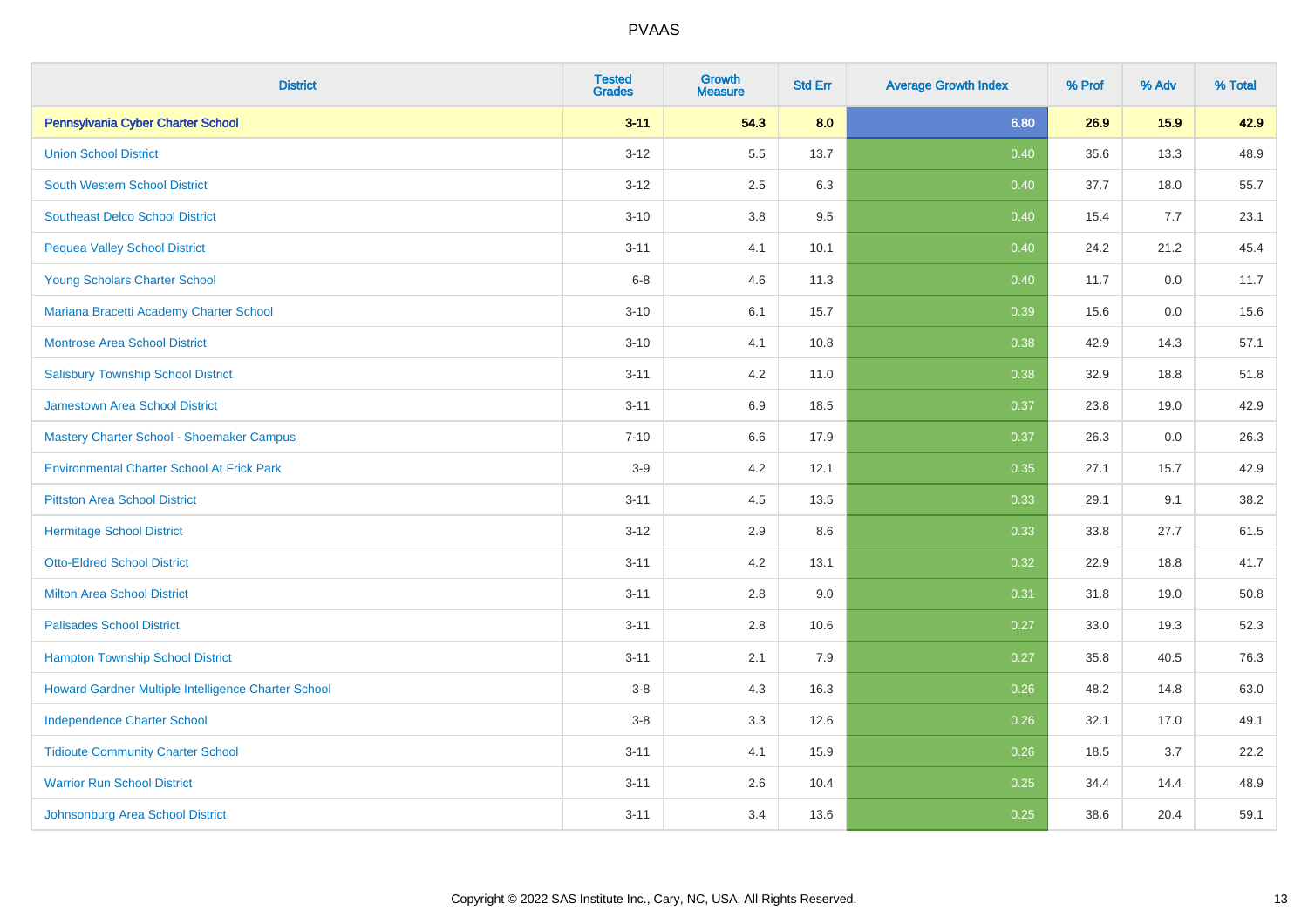| <b>District</b>                                              | <b>Tested</b><br><b>Grades</b> | <b>Growth</b><br><b>Measure</b> | <b>Std Err</b> | <b>Average Growth Index</b> | % Prof | % Adv | % Total |
|--------------------------------------------------------------|--------------------------------|---------------------------------|----------------|-----------------------------|--------|-------|---------|
| Pennsylvania Cyber Charter School                            | $3 - 11$                       | 54.3                            | 8.0            | 6.80                        | 26.9   | 15.9  | 42.9    |
| <b>Greencastle-Antrim School District</b>                    | $3 - 11$                       | 1.7                             | 6.9            | 0.25                        | 41.7   | 18.9  | 60.5    |
| <b>Carmichaels Area School District</b>                      | $3 - 10$                       | 2.9                             | 11.5           | 0.25                        | 33.8   | 7.0   | 40.8    |
| <b>Crestwood School District</b>                             | $3 - 11$                       | 2.0                             | 9.1            | 0.22                        | 33.8   | 23.8  | 57.7    |
| <b>Troy Area School District</b>                             | $3 - 10$                       | 1.9                             | 9.4            | 0.20                        | 35.0   | 14.5  | 49.6    |
| <b>Avonworth School District</b>                             | $3 - 10$                       | $1.8\,$                         | 9.3            | 0.19                        | 43.5   | 24.4  | 67.8    |
| <b>Allegheny Valley School District</b>                      | $3 - 11$                       | 2.2                             | 11.9           | 0.18                        | 32.8   | 23.0  | 55.7    |
| <b>Bethlehem-Center School District</b>                      | $3 - 10$                       | 2.1                             | 12.3           | 0.17                        | 32.8   | 6.6   | 39.3    |
| Hatboro-Horsham School District                              | $3 - 11$                       | 1.1                             | 6.6            | 0.16                        | 33.3   | 20.3  | 53.6    |
| <b>Propel Charter School-Homestead</b>                       | $3 - 11$                       | 1.8                             | 14.0           | 0.13                        | 14.6   | 2.4   | 17.1    |
| <b>Austin Area School District</b>                           | $3 - 11$                       | 2.2                             | 18.5           | 0.12                        | 50.0   | 12.5  | 62.5    |
| <b>Chester-Upland School District</b>                        | $3 - 11$                       | $1.2$                           | 12.1           | 0.10                        | 4.4    | 0.0   | 4.4     |
| Northampton Area School District                             | $3 - 11$                       | 1.2                             | 12.5           | 0.10                        | 44.1   | 5.1   | 49.2    |
| <b>Stroudsburg Area School District</b>                      | $3 - 11$                       | 0.7                             | 7.6            | 0.09                        | 36.6   | 15.0  | 51.6    |
| <b>Carlynton School District</b>                             | $3 - 11$                       | 1.0                             | 11.5           | 0.09                        | 29.0   | 15.8  | 44.7    |
| <b>Central PA Digital Learning Foundation Charter School</b> | $3 - 11$                       | 1.7                             | 20.2           | 0.08                        | 27.3   | 0.0   | 27.3    |
| <b>Chartiers-Houston School District</b>                     | $3 - 10$                       | 0.9                             | 12.0           | 0.08                        | 36.9   | 23.1  | 60.0    |
| <b>Northgate School District</b>                             | $3 - 11$                       | 1.1                             | 13.0           | 0.08                        | 25.5   | 23.5  | 49.0    |
| <b>Riverside School District</b>                             | $3 - 11$                       | 0.7                             | 9.5            | 0.08                        | 30.9   | 12.7  | 43.6    |
| <b>Greenville Area School District</b>                       | $3 - 11$                       | 0.8                             | 11.2           | 0.07                        | 35.0   | 12.5  | 47.5    |
| Keystone Academy Charter School                              | $3-8$                          | 0.7                             | 12.0           | 0.06                        | 28.8   | 10.2  | 39.0    |
| <b>Cameron County School District</b>                        | $3 - 12$                       | 0.8                             | 14.7           | 0.05                        | 40.0   | 8.6   | 48.6    |
| <b>Shade-Central City School District</b>                    | $3 - 11$                       | 0.9                             | 17.0           | 0.05                        | 33.3   | 16.7  | 50.0    |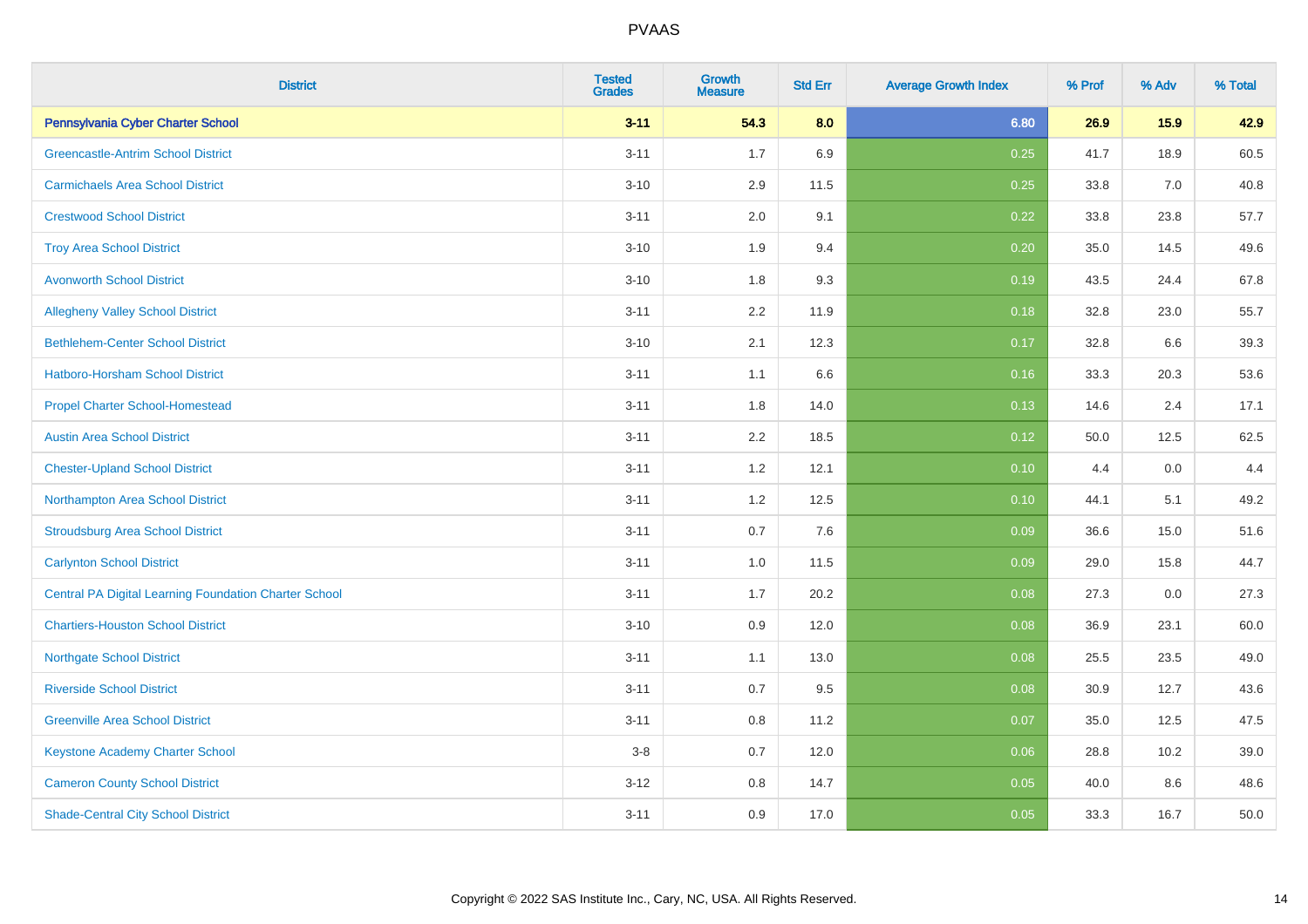| <b>District</b>                                  | <b>Tested</b><br><b>Grades</b> | Growth<br><b>Measure</b> | <b>Std Err</b> | <b>Average Growth Index</b> | % Prof | % Adv | % Total |
|--------------------------------------------------|--------------------------------|--------------------------|----------------|-----------------------------|--------|-------|---------|
| Pennsylvania Cyber Charter School                | $3 - 11$                       | 54.3                     | 8.0            | 6.80                        | 26.9   | 15.9  | 42.9    |
| <b>Keystone Central School District</b>          | $3 - 11$                       | 0.2                      | 6.4            | 0.04                        | 27.9   | 10.7  | 38.6    |
| <b>Midland Borough School District</b>           | $3-8$                          | 0.5                      | 17.5           | 0.03                        | 23.8   | 4.8   | 28.6    |
| Saint Clair Area School District                 | $3-8$                          | 0.3                      | 14.0           | 0.02                        | 36.6   | 7.3   | 43.9    |
| <b>Tulpehocken Area School District</b>          | $3 - 12$                       | 0.2                      | 9.5            | 0.02                        | 30.4   | 23.2  | 53.6    |
| <b>Sto-Rox School District</b>                   | $3 - 10$                       | 0.4                      | 16.9           | 0.02                        | 8.3    | 0.0   | $8.3\,$ |
| First Philadelphia Preparatory Charter School    | $3 - 8$                        | 0.1                      | 11.2           | 0.01                        | 28.0   | 1.3   | 29.3    |
| <b>Frederick Douglass Mastery Charter School</b> | $3 - 8$                        | 0.1                      | 16.1           | 0.01                        | 11.5   | 3.8   | 15.4    |
| Ferndale Area School District                    | $3 - 10$                       | $-0.0$                   | 13.5           | $-0.00$                     | 30.4   | 17.4  | 47.8    |
| <b>Highlands School District</b>                 | $3 - 11$                       | $-0.0$                   | 8.4            | $-0.00$                     | 30.9   | 12.8  | 43.6    |
| <b>Richland School District</b>                  | $3 - 11$                       | $-0.1$                   | 9.7            | $-0.01$                     | 34.0   | 30.2  | 64.2    |
| <b>Manheim Central School District</b>           | $3 - 11$                       | $-0.1$                   | 7.7            | $-0.01$                     | 31.5   | 23.6  | 55.1    |
| South Allegheny School District                  | $3 - 11$                       | $-0.3$                   | 14.2           | $-0.02$                     | 25.6   | 28.2  | 53.8    |
| <b>Lakeland School District</b>                  | $3 - 11$                       | $-0.2$                   | 10.4           | $-0.02$                     | 31.8   | 14.8  | 46.6    |
| Aspira Bilingual Cyber Charter School            | $3 - 11$                       | $-0.4$                   | 17.3           | $-0.02$                     | 4.0    | 0.0   | 4.0     |
| Jersey Shore Area School District                | $3 - 11$                       | $-0.3$                   | 7.6            | $-0.03$                     | 35.9   | 16.6  | 52.5    |
| <b>Pottsville Area School District</b>           | $3 - 12$                       | $-0.3$                   | 7.9            | $-0.03$                     | 30.4   | 9.9   | 40.4    |
| <b>Marion Center Area School District</b>        | $3 - 10$                       | $-0.3$                   | 10.1           | $-0.03$                     | 36.2   | 25.5  | 61.7    |
| <b>KIPP West Philadelphia Charter School</b>     | $3-8$                          | $-0.7$                   | 18.0           | $-0.03$                     | 15.8   | 0.0   | 15.8    |
| Wilmington Area School District                  | $3 - 11$                       | $-0.6$                   | 12.8           | $-0.04$                     | 30.9   | 18.2  | 49.1    |
| <b>Easton Area School District</b>               | $3 - 12$                       | $-0.4$                   | 6.7            | $-0.06$                     | 20.9   | 14.6  | 35.4    |
| <b>Bensalem Township School District</b>         | $3 - 11$                       | $-0.4$                   | 6.1            | $-0.06$                     | 27.1   | 13.2  | 40.4    |
| <b>Sullivan County School District</b>           | $3 - 10$                       | $-1.2$                   | 15.4           | $-0.07$                     | 27.3   | 12.1  | 39.4    |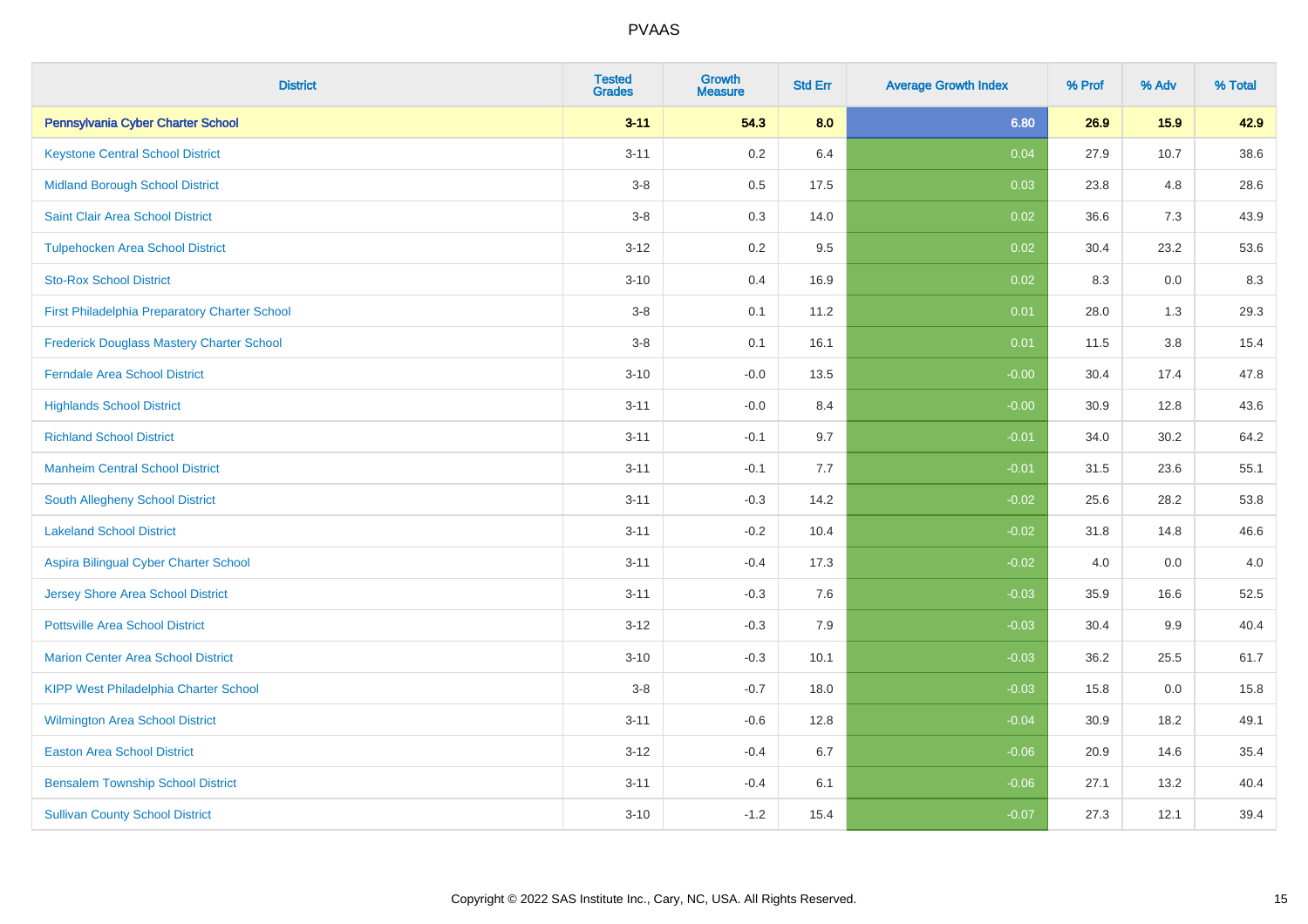| <b>District</b>                                | <b>Tested</b><br><b>Grades</b> | <b>Growth</b><br><b>Measure</b> | <b>Std Err</b> | <b>Average Growth Index</b> | % Prof | % Adv | % Total |
|------------------------------------------------|--------------------------------|---------------------------------|----------------|-----------------------------|--------|-------|---------|
| Pennsylvania Cyber Charter School              | $3 - 11$                       | 54.3                            | 8.0            | 6.80                        | 26.9   | 15.9  | 42.9    |
| <b>Greater Latrobe School District</b>         | $3 - 11$                       | $-0.6$                          | 7.2            | $-0.08$                     | 36.7   | 27.9  | 64.6    |
| <b>School Lane Charter School</b>              | $3 - 11$                       | $-1.1$                          | 12.1           | $-0.08$                     | 34.4   | 16.4  | 50.8    |
| <b>Wayne Highlands School District</b>         | $3 - 11$                       | $-0.8$                          | 8.0            | $-0.10$                     | 38.0   | 20.2  | 58.3    |
| Philadelphia Performing Arts Charter School    | $3-9$                          | $-1.3$                          | 13.0           | $-0.10$                     | 36.7   | 22.4  | 59.2    |
| <b>Wallenpaupack Area School District</b>      | $3 - 11$                       | $-1.1$                          | 8.9            | $-0.11$                     | 33.8   | 14.1  | 47.9    |
| <b>Panther Valley School District</b>          | $3 - 12$                       | $-1.2$                          | 9.9            | $-0.11$                     | 28.8   | 8.6   | 37.5    |
| <b>Rose Tree Media School District</b>         | $3 - 10$                       | $-1.0$                          | 7.1            | $-0.13$                     | 41.7   | 32.3  | 74.0    |
| <b>Collegium Charter School</b>                | $3 - 10$                       | $-1.6$                          | 8.4            | $-0.18$                     | 21.9   | 8.9   | 30.8    |
| <b>West Chester Area School District</b>       | $3 - 11$                       | $-1.0$                          | 5.5            | $-0.18$                     | 36.3   | 33.1  | 69.4    |
| <b>Riverside Beaver County School District</b> | $3 - 11$                       | $-2.0$                          | 10.0           | $-0.19$                     | 24.2   | 28.4  | 52.6    |
| South Butler County School District            | $3 - 10$                       | $-1.8$                          | 8.8            | $-0.20$                     | 49.2   | 16.4  | 65.6    |
| <b>Antietam School District</b>                | $3 - 10$                       | $-2.8$                          | 13.5           | $-0.20$                     | 23.5   | 3.9   | 27.4    |
| <b>Brentwood Borough School District</b>       | $3 - 11$                       | $-2.3$                          | 11.4           | $-0.20$                     | 33.3   | 13.9  | 47.2    |
| <b>New Day Charter School</b>                  | $7 - 11$                       | $-3.9$                          | 18.8           | $-0.20$                     | 11.8   | 0.0   | 11.8    |
| <b>Forest Area School District</b>             | $3 - 11$                       | $-3.4$                          | 15.8           | $-0.21$                     | 43.8   | 12.5  | 56.2    |
| <b>Russell Byers Charter School</b>            | $3-8$                          | $-3.1$                          | 13.5           | $-0.22$                     | 13.0   | 0.0   | 13.0    |
| <b>Lower Dauphin School District</b>           | $3 - 11$                       | $-1.7$                          | 7.0            | $-0.24$                     | 27.2   | 22.6  | 49.8    |
| Esperanza Cyber Charter School                 | $3 - 11$                       | $-4.0$                          | 15.7           | $-0.25$                     | 6.2    | 0.0   | $6.2\,$ |
| <b>East Allegheny School District</b>          | $3 - 11$                       | $-3.0$                          | 10.5           | $-0.28$                     | 14.1   | 12.0  | 26.1    |
| <b>Vision Academy Charter School</b>           | $3-8$                          | $-5.0$                          | 17.4           | $-0.28$                     | 14.3   | 4.8   | 19.0    |
| <b>Connellsville Area School District</b>      | $3 - 11$                       | $-1.9$                          | 6.4            | $-0.29$                     | 33.3   | 11.0  | 44.3    |
| <b>West Shore School District</b>              | $3 - 12$                       | $-1.4$                          | 4.9            | $-0.29$                     | 26.2   | 21.6  | 47.9    |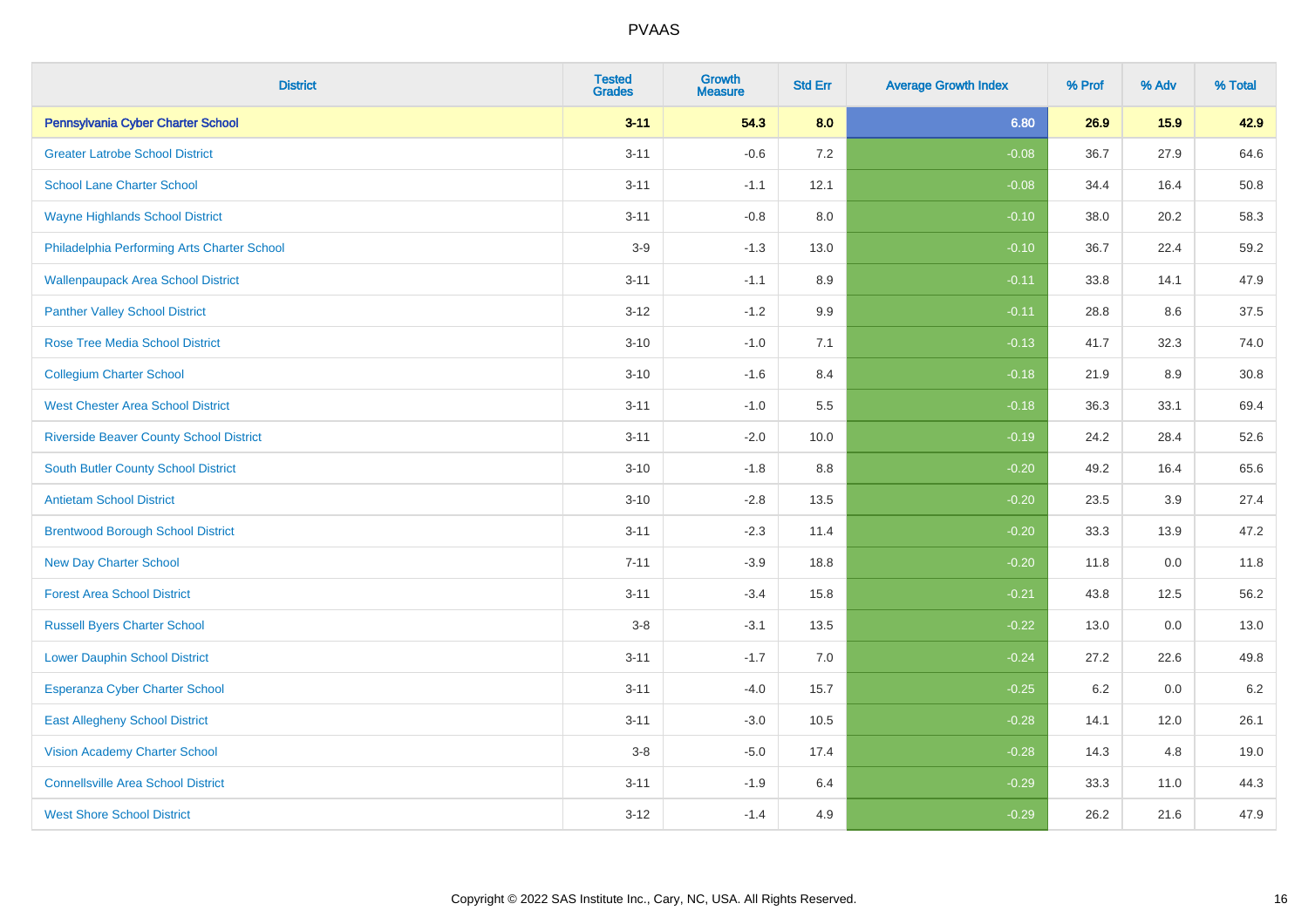| <b>District</b>                           | <b>Tested</b><br><b>Grades</b> | Growth<br><b>Measure</b> | <b>Std Err</b> | <b>Average Growth Index</b> | % Prof | % Adv   | % Total |
|-------------------------------------------|--------------------------------|--------------------------|----------------|-----------------------------|--------|---------|---------|
| Pennsylvania Cyber Charter School         | $3 - 11$                       | 54.3                     | 8.0            | 6.80                        | 26.9   | 15.9    | 42.9    |
| <b>Conrad Weiser Area School District</b> | $3 - 11$                       | $-2.5$                   | 7.3            | $-0.34$                     | 27.2   | 8.9     | 36.1    |
| <b>Hanover Area School District</b>       | $3 - 11$                       | $-5.6$                   | 15.8           | $-0.35$                     | 11.8   | 2.9     | 14.7    |
| Palmyra Area School District              | $3 - 11$                       | $-2.5$                   | 6.8            | $-0.36$                     | 39.4   | 25.4    | 64.8    |
| <b>Cornell School District</b>            | $3 - 11$                       | $-5.5$                   | 14.6           | $-0.37$                     | 21.6   | 13.5    | 35.1    |
| <b>Purchase Line School District</b>      | $3 - 12$                       | $-4.9$                   | 12.5           | $-0.38$                     | 25.9   | 5.2     | 31.0    |
| <b>Claysburg-Kimmel School District</b>   | $3 - 11$                       | $-4.9$                   | 12.3           | $-0.39$                     | 38.6   | 12.3    | 50.9    |
| <b>Punxsutawney Area School District</b>  | $3 - 11$                       | $-3.7$                   | 9.0            | $-0.40$                     | 33.9   | 12.6    | 46.5    |
| <b>Blue Mountain School District</b>      | $3 - 10$                       | $-3.4$                   | 8.3            | $-0.40$                     | 41.8   | 21.2    | 63.0    |
| <b>Reynolds School District</b>           | $3 - 10$                       | $-4.7$                   | 11.6           | $-0.40$                     | 33.3   | 12.1    | 45.4    |
| <b>Minersville Area School District</b>   | $3 - 11$                       | $-4.6$                   | 11.6           | $-0.40$                     | 37.0   | 8.2     | 45.2    |
| <b>Evergreen Community Charter School</b> | $6 - 11$                       | $-8.7$                   | 20.2           | $-0.42$                     | 41.7   | 16.7    | 58.3    |
| <b>Montour School District</b>            | $3 - 11$                       | $-3.4$                   | 7.6            | $-0.44$                     | 37.8   | 33.7    | 71.4    |
| <b>Propel Charter School-Montour</b>      | $3 - 10$                       | $-5.4$                   | 11.9           | $-0.45$                     | 17.5   | 4.8     | 22.2    |
| <b>Tacony Academy Charter School</b>      | $3 - 11$                       | $-6.7$                   | 14.7           | $-0.45$                     | 20.0   | 2.9     | 22.9    |
| <b>Dover Area School District</b>         | $3 - 12$                       | $-3.2$                   | 6.9            | $-0.46$                     | 34.2   | 17.1    | 51.3    |
| <b>Farrell Area School District</b>       | $3 - 11$                       | $-6.7$                   | 14.5           | $-0.46$                     | 18.4   | 7.9     | 26.3    |
| <b>Gateway School District</b>            | $3 - 11$                       | $-3.5$                   | 7.4            | $-0.46$                     | 34.4   | 21.0    | 55.5    |
| Penns Valley Area School District         | $3 - 12$                       | $-4.6$                   | 9.7            | $-0.47$                     | 32.1   | 22.6    | 54.7    |
| <b>Clearfield Area School District</b>    | $3 - 10$                       | $-4.2$                   | 8.6            | $-0.48$                     | 24.3   | 9.3     | 33.6    |
| <b>Mckeesport Area School District</b>    | $3-12$                         | $-3.8$                   | 7.6            | $-0.49$                     | 13.2   | 4.8     | 18.0    |
| <b>Eastern York School District</b>       | $3 - 11$                       | $-3.8$                   | 7.5            | $-0.50$                     | 37.3   | 21.6    | 58.9    |
| Antonia Pantoja Community Charter School  | $3 - 8$                        | $-7.5$                   | 14.7           | $-0.50$                     | 22.2   | $2.8\,$ | 25.0    |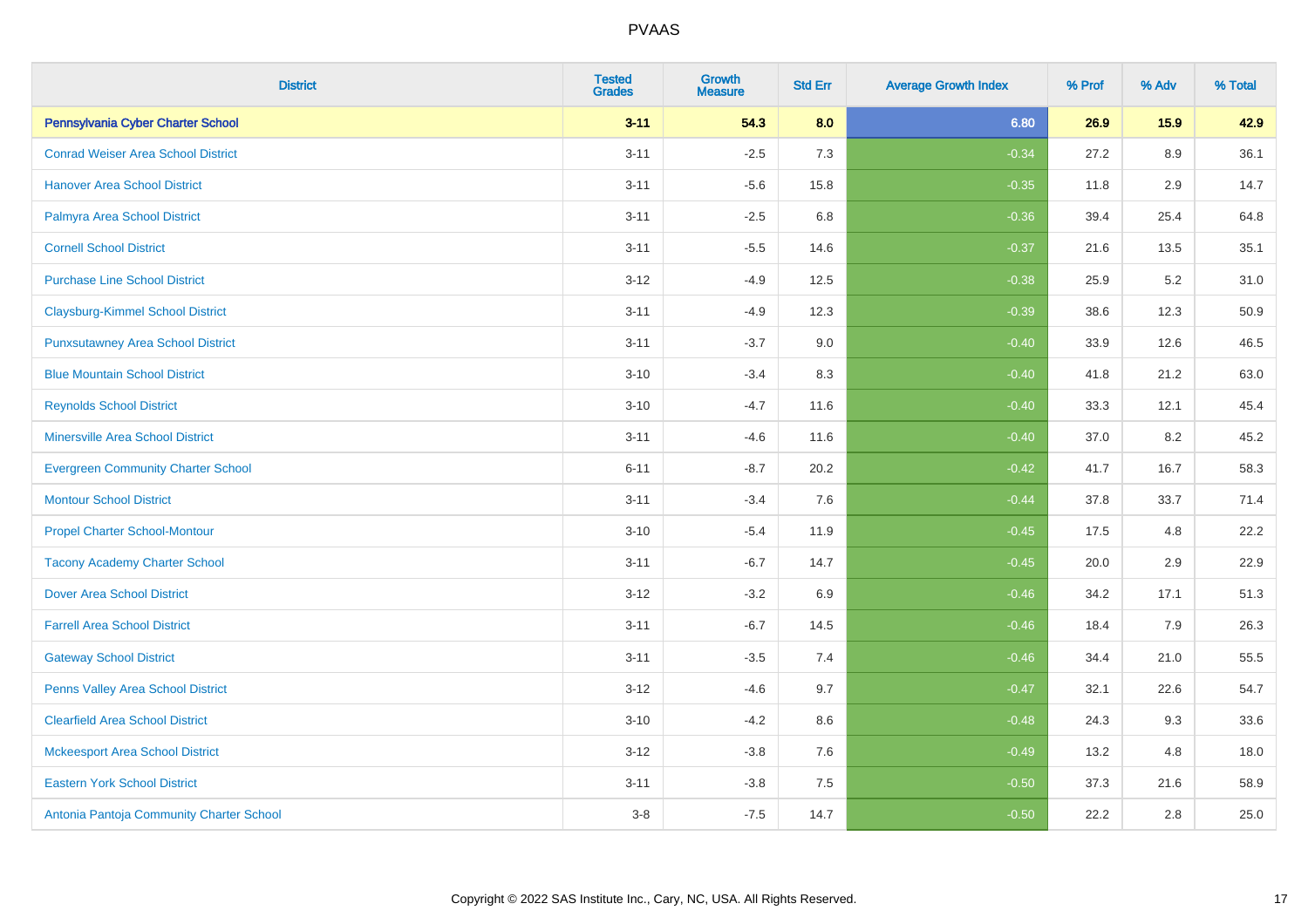| <b>District</b>                                    | <b>Tested</b><br><b>Grades</b> | <b>Growth</b><br><b>Measure</b> | <b>Std Err</b> | <b>Average Growth Index</b> | % Prof | % Adv | % Total |
|----------------------------------------------------|--------------------------------|---------------------------------|----------------|-----------------------------|--------|-------|---------|
| Pennsylvania Cyber Charter School                  | $3 - 11$                       | 54.3                            | 8.0            | 6.80                        | 26.9   | 15.9  | 42.9    |
| Jeannette City School District                     | $3 - 11$                       | $-6.6$                          | 12.9           | $-0.51$                     | 36.5   | 7.7   | 44.2    |
| <b>Propel Charter School-Northside</b>             | $3-8$                          | $-7.5$                          | 14.1           | $-0.52$                     | 7.7    | 2.6   | 10.3    |
| Millersburg Area School District                   | $3 - 11$                       | $-6.5$                          | 12.0           | $-0.53$                     | 37.1   | 14.5  | 51.6    |
| <b>Blue Ridge School District</b>                  | $3 - 11$                       | $-6.2$                          | 11.6           | $-0.53$                     | 42.9   | 14.3  | 57.1    |
| <b>Southern Fulton School District</b>             | $3 - 11$                       | $-7.4$                          | 13.9           | $-0.53$                     | 26.1   | 23.9  | 50.0    |
| <b>Red Lion Area School District</b>               | $3 - 11$                       | $-3.8$                          | 7.0            | $-0.54$                     | 26.9   | 15.9  | 42.7    |
| <b>Williams Valley School District</b>             | $3 - 11$                       | $-7.0$                          | 11.8           | $-0.59$                     | 32.8   | 12.5  | 45.3    |
| Lackawanna Trail School District                   | $3 - 10$                       | $-6.7$                          | 11.2           | $-0.60$                     | 33.3   | 16.0  | 49.3    |
| <b>Turkeyfoot Valley Area School District</b>      | $3 - 12$                       | $-10.4$                         | 16.8           | $-0.61$                     | 13.0   | 13.0  | 26.1    |
| South Williamsport Area School District            | $3 - 10$                       | $-6.4$                          | 10.3           | $-0.62$                     | 37.2   | 11.6  | 48.8    |
| <b>Penn-Trafford School District</b>               | $3 - 11$                       | $-4.1$                          | 6.5            | $-0.62$                     | 36.4   | 27.1  | 63.6    |
| <b>Galeton Area School District</b>                | $3 - 11$                       | $-11.2$                         | 18.0           | $-0.62$                     | 30.0   | 5.0   | 35.0    |
| <b>Dubois Area School District</b>                 | $3 - 11$                       | $-4.2$                          | 6.6            | $-0.63$                     | 28.6   | 18.2  | 46.8    |
| <b>Northeast Bradford School District</b>          | $3 - 10$                       | $-7.8$                          | 12.4           | $-0.63$                     | 35.1   | 15.8  | 50.9    |
| <b>Keystone Education Center Charter School</b>    | $3 - 12$                       | $-12.4$                         | 19.4           | $-0.63$                     | 7.1    | 0.0   | 7.1     |
| <b>Mastery Charter School-Cleveland Elementary</b> | $3-8$                          | $-11.1$                         | 17.4           | $-0.63$                     | 4.6    | 4.6   | 9.1     |
| Jim Thorpe Area School District                    | $3 - 11$                       | $-5.9$                          | 9.3            | $-0.63$                     | 33.1   | 9.4   | 42.5    |
| <b>Elk Lake School District</b>                    | $3 - 11$                       | $-7.0$                          | 10.9           | $-0.64$                     | 30.5   | 13.4  | 43.9    |
| <b>New Foundations Charter School</b>              | $3 - 11$                       | $-7.0$                          | 10.8           | $-0.65$                     | 25.0   | 7.1   | 32.1    |
| Urban Pathways 6-12 Charter School                 | $6 - 11$                       | $-11.8$                         | 17.9           | $-0.65$                     | 5.3    | 0.0   | 5.3     |
| <b>Delaware Valley School District</b>             | $3 - 11$                       | $-4.4$                          | 6.7            | $-0.66$                     | 39.4   | 21.4  | 60.9    |
| <b>Wyoming Area School District</b>                | $3 - 10$                       | $-6.3$                          | 9.5            | $-0.66$                     | 35.1   | 18.4  | 53.5    |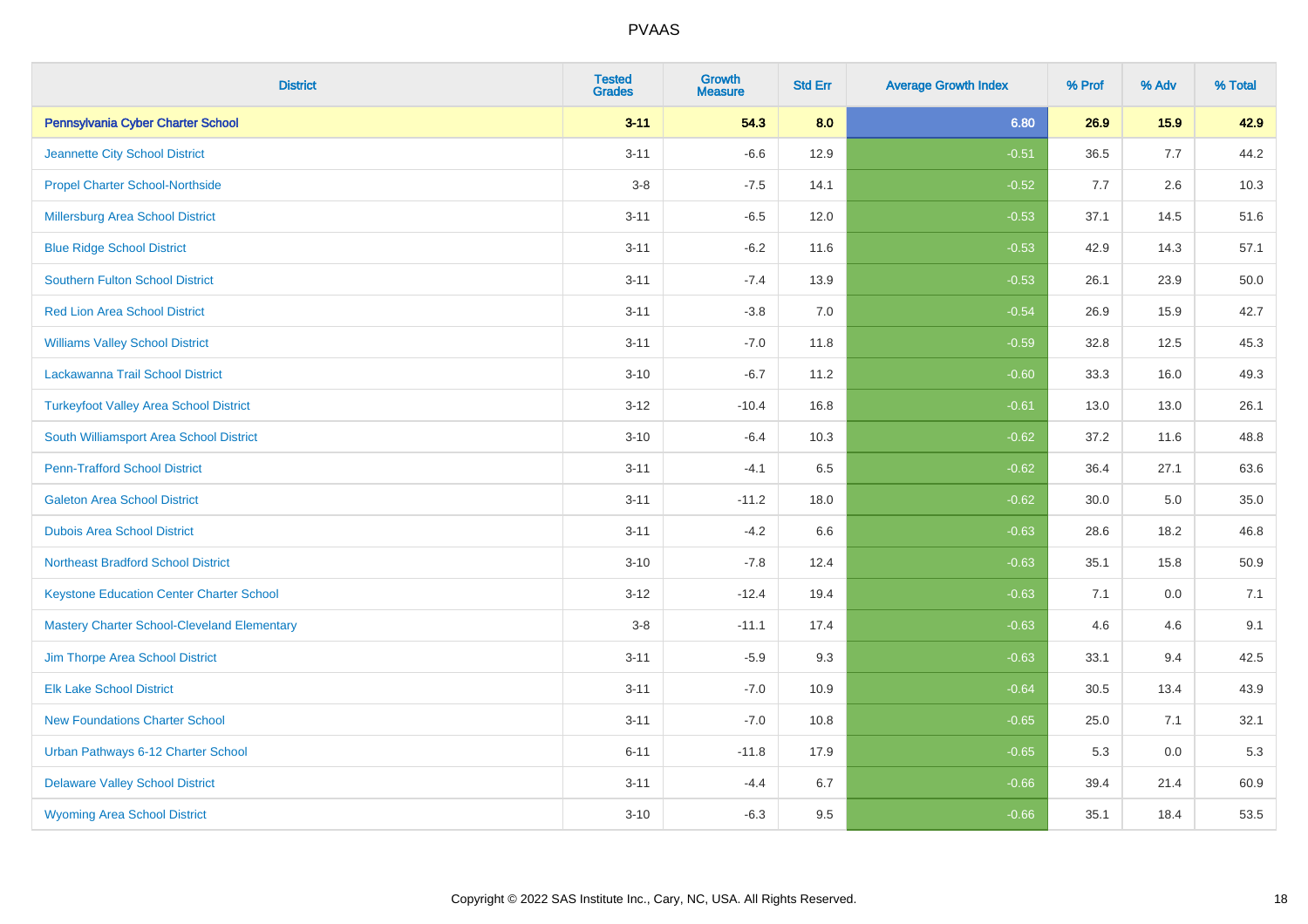| <b>District</b>                                        | <b>Tested</b><br><b>Grades</b> | Growth<br><b>Measure</b> | <b>Std Err</b> | <b>Average Growth Index</b> | % Prof | % Adv | % Total |
|--------------------------------------------------------|--------------------------------|--------------------------|----------------|-----------------------------|--------|-------|---------|
| Pennsylvania Cyber Charter School                      | $3 - 11$                       | 54.3                     | 8.0            | 6.80                        | 26.9   | 15.9  | 42.9    |
| <b>Charleroi School District</b>                       | $3 - 11$                       | $-6.7$                   | 10.1           | $-0.66$                     | 34.4   | 7.5   | 41.9    |
| <b>North Star School District</b>                      | $3 - 11$                       | $-6.9$                   | 10.2           | $-0.67$                     | 32.6   | 22.8  | 55.4    |
| <b>Northwest Area School District</b>                  | $3 - 10$                       | $-8.4$                   | 12.5           | $-0.67$                     | 38.2   | 9.1   | 47.3    |
| <b>Yough School District</b>                           | $3 - 10$                       | $-6.3$                   | 9.0            | $-0.70$                     | 32.5   | 13.0  | 45.5    |
| <b>Radnor Township School District</b>                 | $3 - 12$                       | $-5.9$                   | 8.3            | $-0.71$                     | 42.0   | 39.2  | 81.2    |
| <b>Pine-Richland School District</b>                   | $3 - 11$                       | $-4.3$                   | 5.9            | $-0.72$                     | 39.9   | 36.3  | 76.2    |
| <b>Wellsboro Area School District</b>                  | $3 - 11$                       | $-7.6$                   | 10.3           | $-0.73$                     | 35.7   | 23.5  | 59.2    |
| Jenkintown School District                             | $3 - 11$                       | $-11.9$                  | 16.0           | $-0.74$                     | 34.5   | 20.7  | 55.2    |
| <b>Ephrata Area School District</b>                    | $3 - 11$                       | $-4.8$                   | 6.4            | $-0.75$                     | 27.2   | 22.5  | 49.6    |
| <b>Washington School District</b>                      | $3 - 11$                       | $-9.3$                   | 11.8           | $-0.78$                     | 16.7   | 6.1   | 22.7    |
| <b>Steelton-Highspire School District</b>              | $3 - 11$                       | $-8.4$                   | 10.5           | $-0.80$                     | 4.2    | 1.0   | $5.2\,$ |
| <b>Mohawk Area School District</b>                     | $3 - 11$                       | $-8.3$                   | 10.2           | $-0.81$                     | 41.1   | 18.9  | 60.0    |
| Erie Rise Leadership Academy Charter School            | $3 - 8$                        | $-14.2$                  | 17.2           | $-0.82$                     | 0.0    | 0.0   | 0.0     |
| Shenango Area School District                          | $3 - 11$                       | $-8.7$                   | 10.5           | $-0.83$                     | 32.2   | 21.8  | 54.0    |
| <b>Mid Valley School District</b>                      | $3 - 10$                       | $-7.2$                   | 8.4            | $-0.85$                     | 30.9   | 8.7   | 39.6    |
| <b>Chester Charter Scholars Academy Charter School</b> | $3 - 12$                       | $-11.0$                  | 12.8           | $-0.85$                     | 11.8   | 0.0   | 11.8    |
| <b>Pottsgrove School District</b>                      | $3 - 11$                       | $-6.7$                   | 7.6            | $-0.88$                     | 28.0   | 14.0  | 41.9    |
| <b>Union Area School District</b>                      | $3 - 11$                       | $-12.1$                  | 13.6           | $-0.88$                     | 44.4   | 8.9   | 53.3    |
| <b>Brookville Area School District</b>                 | $3 - 11$                       | $-8.4$                   | 9.4            | $-0.89$                     | 40.7   | 20.4  | 61.1    |
| <b>Whitehall-Coplay School District</b>                | $3 - 11$                       | $-5.8$                   | 6.5            | $-0.89$                     | 28.2   | 14.3  | 42.5    |
| Lincoln Leadership Academy Charter School              | $3-12$                         | $-12.7$                  | 13.8           | $-0.92$                     | 10.9   | 2.2   | 13.0    |
| <b>Schuylkill Haven Area School District</b>           | $3 - 11$                       | $-9.9$                   | 10.6           | $-0.93$                     | 24.4   | 10.5  | 34.9    |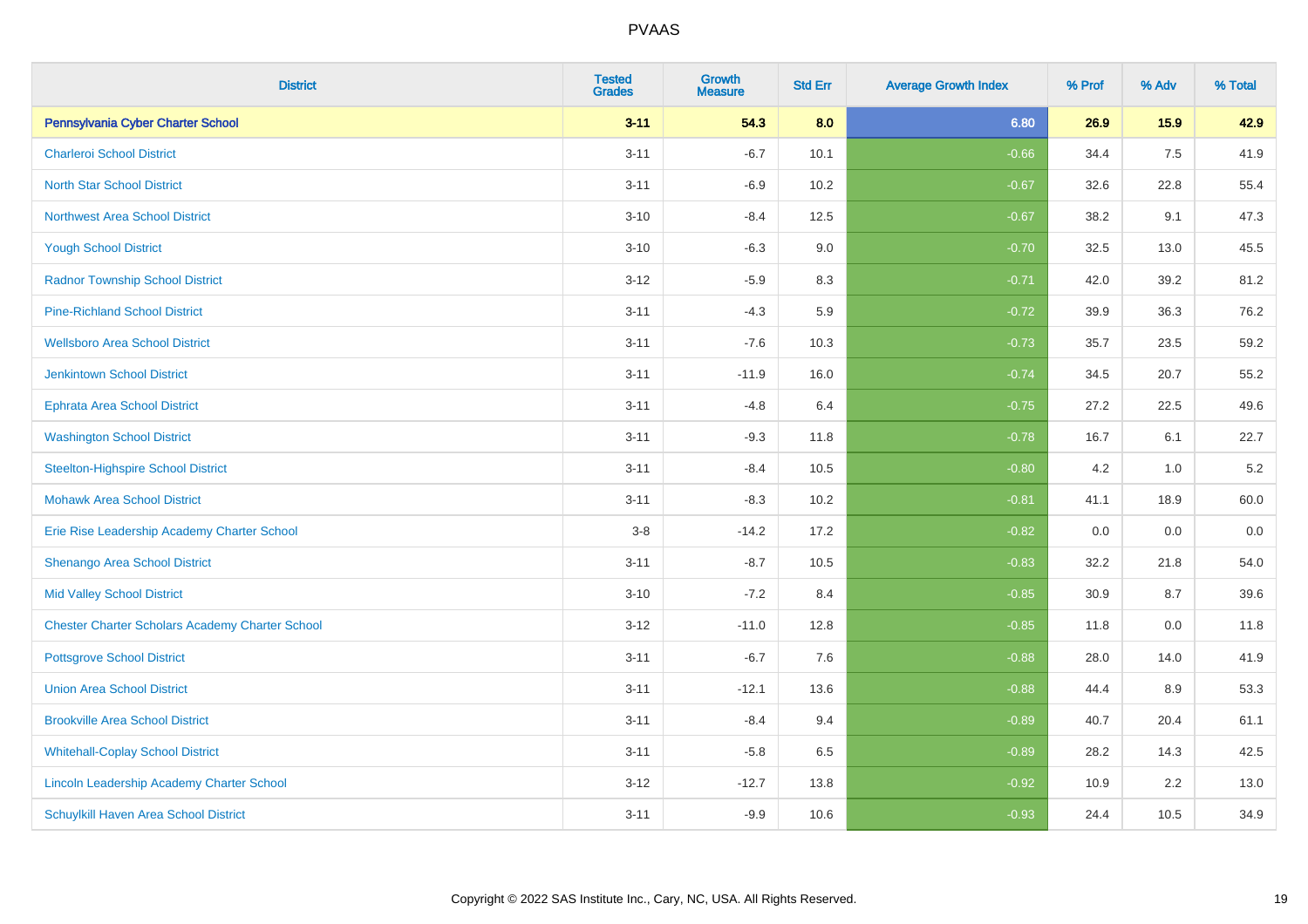| <b>District</b>                          | <b>Tested</b><br><b>Grades</b> | Growth<br><b>Measure</b> | <b>Std Err</b> | <b>Average Growth Index</b> | % Prof | % Adv | % Total |
|------------------------------------------|--------------------------------|--------------------------|----------------|-----------------------------|--------|-------|---------|
| Pennsylvania Cyber Charter School        | $3 - 11$                       | 54.3                     | 8.0            | 6.80                        | 26.9   | 15.9  | 42.9    |
| <b>Burgettstown Area School District</b> | $3 - 11$                       | $-10.6$                  | 11.4           | $-0.93$                     | 33.3   | 10.7  | 44.0    |
| <b>Freeport Area School District</b>     | $3 - 10$                       | $-8.8$                   | 9.3            | $-0.94$                     | 35.4   | 24.4  | 59.8    |
| <b>Derry Area School District</b>        | $3 - 11$                       | $-9.5$                   | 9.7            | $-0.97$                     | 36.1   | 11.1  | 47.2    |
| Salisbury-Elk Lick School District       | $3 - 11$                       | $-17.5$                  | 17.4           | $-1.00$                     | 23.8   | 19.0  | 42.9    |
| Propel Charter School - Braddock Hills   | $3 - 11$                       | $-11.9$                  | 11.7           | $-1.01$                     | 13.0   | 4.4   | 17.4    |
| <b>Exeter Township School District</b>   | $3 - 11$                       | $-7.6$                   | 7.3            | $-1.04$                     | 34.4   | 19.6  | 54.1    |
| <b>Girard School District</b>            | $3 - 11$                       | $-10.2$                  | 9.7            | $-1.04$                     | 40.7   | 16.7  | 57.4    |
| Northern Tioga School District           | $3 - 12$                       | $-9.6$                   | 9.2            | $-1.05$                     | 42.6   | 17.8  | 60.5    |
| <b>Middletown Area School District</b>   | $3 - 11$                       | $-10.6$                  | 10.0           | $-1.06$                     | 25.2   | 15.2  | 40.4    |
| North Penn School District               | $3 - 11$                       | $-4.5$                   | 4.1            | $-1.07$                     | 30.3   | 30.6  | 60.9    |
| <b>Freedom Area School District</b>      | $3 - 11$                       | $-12.0$                  | 10.9           | $-1.10$                     | 30.3   | 11.8  | 42.1    |
| <b>United School District</b>            | $3 - 11$                       | $-12.9$                  | 11.6           | $-1.11$                     | 29.8   | 25.4  | 55.2    |
| <b>Windber Area School District</b>      | $3 - 11$                       | $-11.9$                  | 10.6           | $-1.12$                     | 25.0   | 25.0  | 50.0    |
| <b>Valley Grove School District</b>      | $3 - 10$                       | $-14.1$                  | 12.5           | $-1.13$                     | 43.6   | 14.6  | 58.2    |
| <b>Cambria Heights School District</b>   | $3 - 10$                       | $-10.8$                  | 9.3            | $-1.15$                     | 28.3   | 16.8  | 45.1    |
| <b>Rochester Area School District</b>    | $3 - 11$                       | $-15.1$                  | 12.8           | $-1.18$                     | 21.2   | 9.6   | 30.8    |
| Insight PA Cyber Charter School          | $3 - 11$                       | $-21.5$                  | 17.8           | $-1.20$                     | 42.3   | 7.7   | 50.0    |
| Oil City Area School District            | $3 - 11$                       | $-10.6$                  | 8.8            | $-1.20$                     | 23.7   | 13.0  | 36.6    |
| <b>Central Greene School District</b>    | $3 - 11$                       | $-11.4$                  | 9.5            | $-1.20$                     | 24.6   | 5.4   | 30.0    |
| <b>Universal Alcorn Charter School</b>   | $3-8$                          | $-17.1$                  | 14.2           | $-1.20$                     | 5.1    | 2.6   | 7.7     |
| <b>Deer Lakes School District</b>        | $3 - 11$                       | $-12.0$                  | 9.9            | $-1.21$                     | 31.4   | 19.6  | 51.0    |
| <b>Perkiomen Valley School District</b>  | $3 - 11$                       | $-7.1$                   | 5.8            | $-1.21$                     | 39.9   | 28.2  | 68.2    |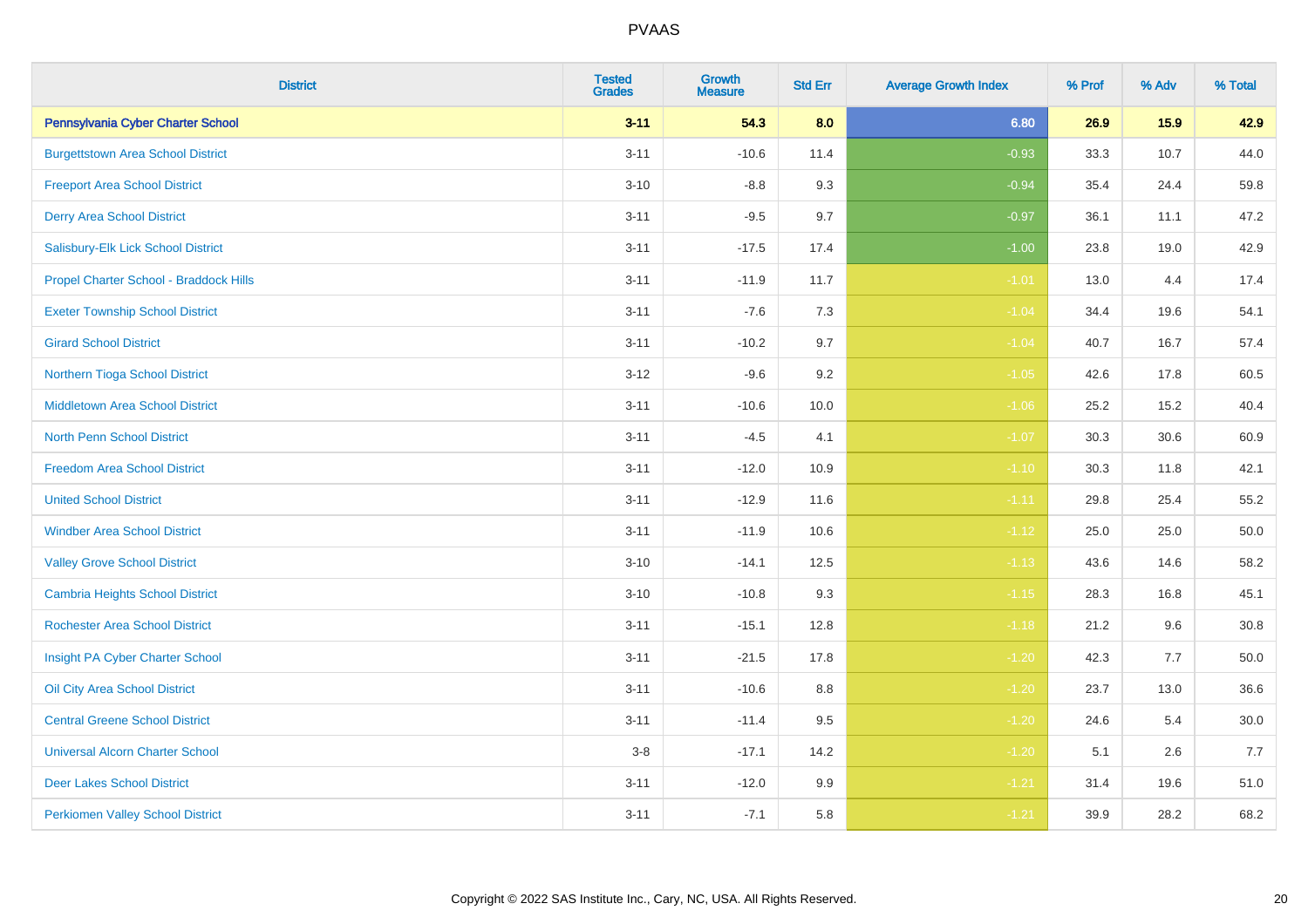| <b>District</b>                                 | <b>Tested</b><br><b>Grades</b> | Growth<br><b>Measure</b> | <b>Std Err</b> | <b>Average Growth Index</b> | % Prof | % Adv | % Total |
|-------------------------------------------------|--------------------------------|--------------------------|----------------|-----------------------------|--------|-------|---------|
| Pennsylvania Cyber Charter School               | $3 - 11$                       | 54.3                     | 8.0            | 6.80                        | 26.9   | 15.9  | 42.9    |
| California Area School District                 | $3 - 10$                       | $-15.9$                  | 13.0           | $-1.22$                     | 32.7   | 20.0  | 52.7    |
| <b>Cornwall-Lebanon School District</b>         | $3 - 11$                       | $-6.9$                   | 5.7            | $-1.22$                     | 31.8   | 23.5  | 55.3    |
| <b>Governor Mifflin School District</b>         | $3 - 11$                       | $-8.1$                   | 6.5            | $-1.23$                     | 37.1   | 14.6  | 51.7    |
| <b>Scranton School District</b>                 | $3 - 12$                       | $-10.4$                  | 8.3            | $-1.25$                     | 20.6   | 8.8   | 29.4    |
| <b>Innovative Arts Academy Charter School</b>   | $6 - 11$                       | $-13.5$                  | 10.8           | $-1.25$                     | 5.8    | 2.3   | $8.0\,$ |
| <b>KIPP Philadelphia Charter School</b>         | $3-8$                          | $-17.0$                  | 13.4           | $-1.26$                     | 12.2   | 0.0   | 12.2    |
| <b>Northern Lebanon School District</b>         | $3 - 11$                       | $-10.5$                  | 8.3            | $-1.26$                     | 31.4   | 11.8  | 43.1    |
| <b>Iroquois School District</b>                 | $3 - 11$                       | $-12.7$                  | 9.9            | $-1.27$                     | 37.0   | 12.0  | 49.0    |
| <b>Lebanon School District</b>                  | $3 - 11$                       | $-7.6$                   | 5.9            | $-1.28$                     | 16.5   | 2.8   | 19.3    |
| <b>Spring Grove Area School District</b>        | $3 - 11$                       | $-8.6$                   | 6.7            | $-1.28$                     | 41.5   | 19.9  | 61.4    |
| Norristown Area School District                 | $3 - 12$                       | $-9.4$                   | 7.1            | $-1.31$                     | 24.0   | 5.7   | 29.7    |
| <b>Coatesville Area School District</b>         | $3 - 11$                       | $-9.8$                   | 7.4            | $-1.31$                     | 19.9   | 6.2   | 26.1    |
| <b>Mercer Area School District</b>              | $3 - 11$                       | $-15.0$                  | 11.3           | $-1.32$                     | 31.5   | 26.0  | 57.5    |
| <b>Ringgold School District</b>                 | $3 - 11$                       | $-10.0$                  | 7.6            | $-1.32$                     | 28.3   | 8.0   | 36.4    |
| <b>Forbes Road School District</b>              | $3 - 11$                       | $-24.1$                  | 18.2           | $-1.32$                     | 23.5   | 5.9   | 29.4    |
| <b>Woodland Hills School District</b>           | $3 - 12$                       | $-11.7$                  | 8.8            | $-1.33$                     | 11.0   | 6.6   | 17.5    |
| <b>Mount Pleasant Area School District</b>      | $3 - 11$                       | $-12.6$                  | 9.3            | $-1.34$                     | 25.8   | 16.7  | 42.5    |
| <b>Franklin Towne Charter Elementary School</b> | $3-8$                          | $-23.3$                  | 17.4           | $-1.34$                     | 23.8   | 9.5   | 33.3    |
| Penn Cambria School District                    | $3 - 11$                       | $-12.1$                  | 9.0            | $-1.35$                     | 33.6   | 15.6  | 49.2    |
| <b>Clarion-Limestone Area School District</b>   | $3 - 12$                       | $-18.4$                  | 13.6           | $-1.35$                     | 33.3   | 19.6  | 52.9    |
| <b>Haverford Township School District</b>       | $3 - 11$                       | $-8.1$                   | 6.0            | $-1.35$                     | 38.0   | 36.2  | 74.2    |
| <b>Forest Hills School District</b>             | $3 - 11$                       | $-12.4$                  | 9.1            | $-1.36$                     | 32.8   | 9.8   | 42.6    |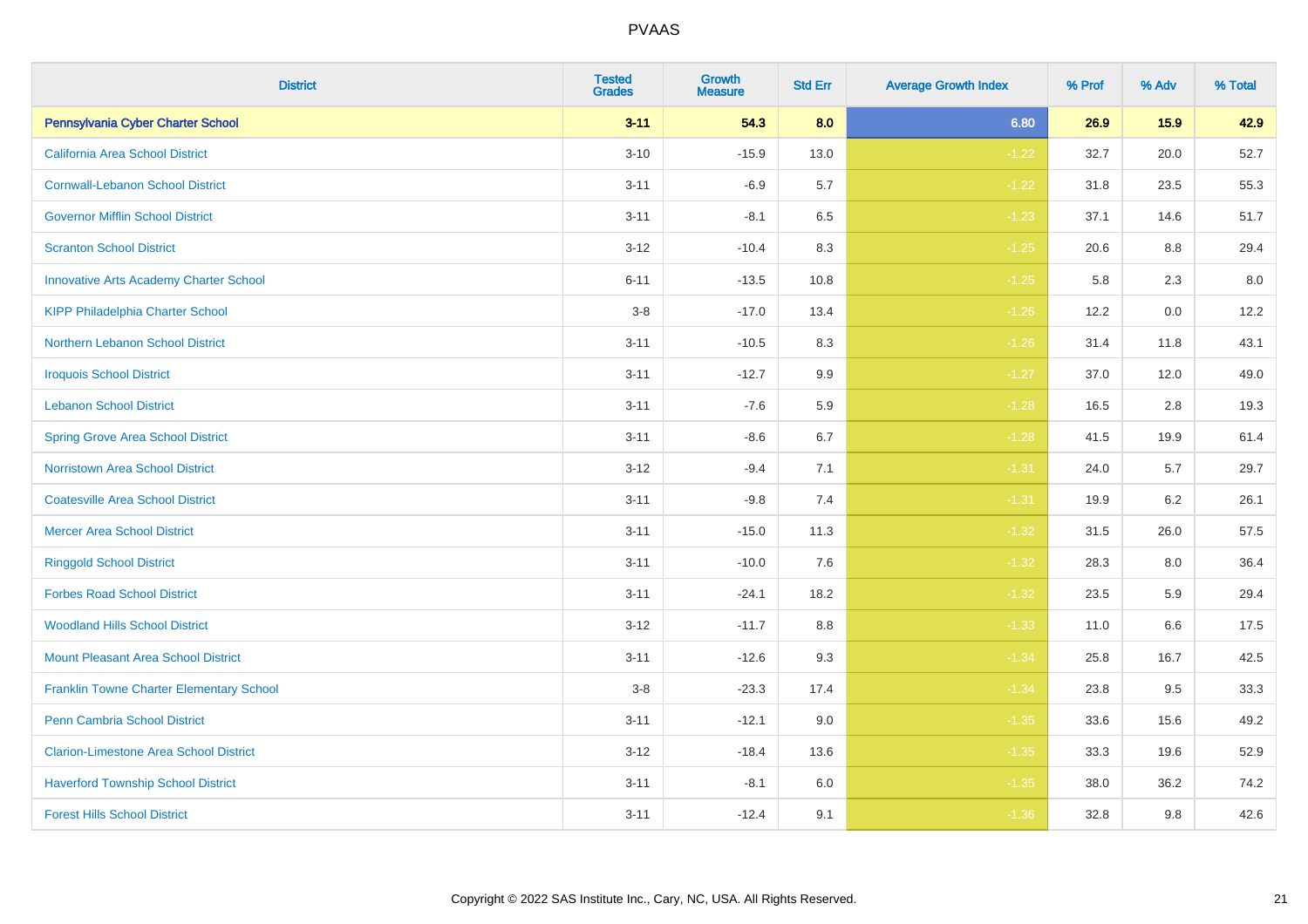| <b>District</b>                                    | <b>Tested</b><br><b>Grades</b> | Growth<br><b>Measure</b> | <b>Std Err</b> | <b>Average Growth Index</b> | % Prof | % Adv | % Total |
|----------------------------------------------------|--------------------------------|--------------------------|----------------|-----------------------------|--------|-------|---------|
| Pennsylvania Cyber Charter School                  | $3 - 11$                       | 54.3                     | 8.0            | 6.80                        | 26.9   | 15.9  | 42.9    |
| <b>Central Dauphin School District</b>             | $3 - 11$                       | $-5.8$                   | 4.2            | $-1.37$                     | 30.9   | 11.0  | 42.0    |
| <b>Cocalico School District</b>                    | $3 - 11$                       | $-10.7$                  | 7.6            | $-1.39$                     | 25.4   | 26.5  | 51.8    |
| <b>Western Beaver County School District</b>       | $3 - 11$                       | $-20.7$                  | 14.9           | $-1.39$                     | 47.2   | 13.9  | 61.1    |
| <b>Nazareth Area School District</b>               | $3 - 11$                       | $-9.6$                   | 6.8            | $-1.40$                     | 41.7   | 22.6  | 64.3    |
| <b>Redbank Valley School District</b>              | $3 - 11$                       | $-16.7$                  | 11.9           | $-1.40$                     | 23.4   | 20.3  | 43.8    |
| <b>Portage Area School District</b>                | $3 - 10$                       | $-18.0$                  | 12.7           | $-1.41$                     | 32.1   | 18.9  | 50.9    |
| Northwood Academy Charter School                   | $3-8$                          | $-17.4$                  | 12.3           | $-1.41$                     | 29.1   | 7.3   | 36.4    |
| <b>Executive Education Academy Charter School</b>  | $3 - 10$                       | $-25.7$                  | 17.9           | $-1.43$                     | 38.1   | 0.0   | 38.1    |
| <b>Fort Leboeuf School District</b>                | $3 - 11$                       | $-12.5$                  | 8.6            | $-1.45$                     | 29.9   | 25.7  | 55.6    |
| <b>Lincoln Park Performing Arts Charter School</b> | $7 - 11$                       | $-15.9$                  | 10.9           | $-1.45$                     | 43.7   | 25.3  | 69.0    |
| Ambridge Area School District                      | $3 - 12$                       | $-13.7$                  | 9.3            | $-1.46$                     | 28.1   | 9.9   | 38.0    |
| <b>Kiski Area School District</b>                  | $3 - 11$                       | $-12.1$                  | 8.1            | $-1.49$                     | 32.7   | 17.0  | 49.7    |
| <b>Muncy School District</b>                       | $3 - 11$                       | $-16.3$                  | 10.8           | $-1.51$                     | 41.9   | 15.1  | 57.0    |
| <b>Lower Moreland Township School District</b>     | $3 - 11$                       | $-11.2$                  | 7.3            | $-1.52$                     | 33.7   | 26.8  | 60.5    |
| <b>Wilson School District</b>                      | $3 - 12$                       | $-16.3$                  | 10.6           | $-1.53$                     | 37.6   | 19.4  | 57.0    |
| <b>Albert Gallatin Area School District</b>        | $3 - 11$                       | $-13.5$                  | 8.7            | $-1.55$                     | 25.2   | 12.9  | 38.1    |
| Mt Lebanon School District                         | $3 - 11$                       | $-10.2$                  | 6.5            | $-1.56$                     | 39.4   | 40.1  | 79.4    |
| Northern Lehigh School District                    | $3 - 12$                       | $-18.1$                  | 11.5           | $-1.58$                     | 29.2   | 13.9  | 43.1    |
| <b>Centennial School District</b>                  | $3 - 10$                       | $-9.0$                   | 5.6            | $-1.59$                     | 30.8   | 10.3  | 41.1    |
| <b>Chichester School District</b>                  | $3 - 11$                       | $-18.6$                  | 11.6           | $-1.60$                     | 21.9   | 6.8   | 28.8    |
| Southern Huntingdon County School District         | $3 - 11$                       | $-17.4$                  | 10.7           | $-1.62$                     | 26.8   | 12.2  | 39.0    |
| <b>West Greene School District</b>                 | $3 - 11$                       | $-21.5$                  | 13.1           | $-1.63$                     | 19.6   | 9.8   | 29.4    |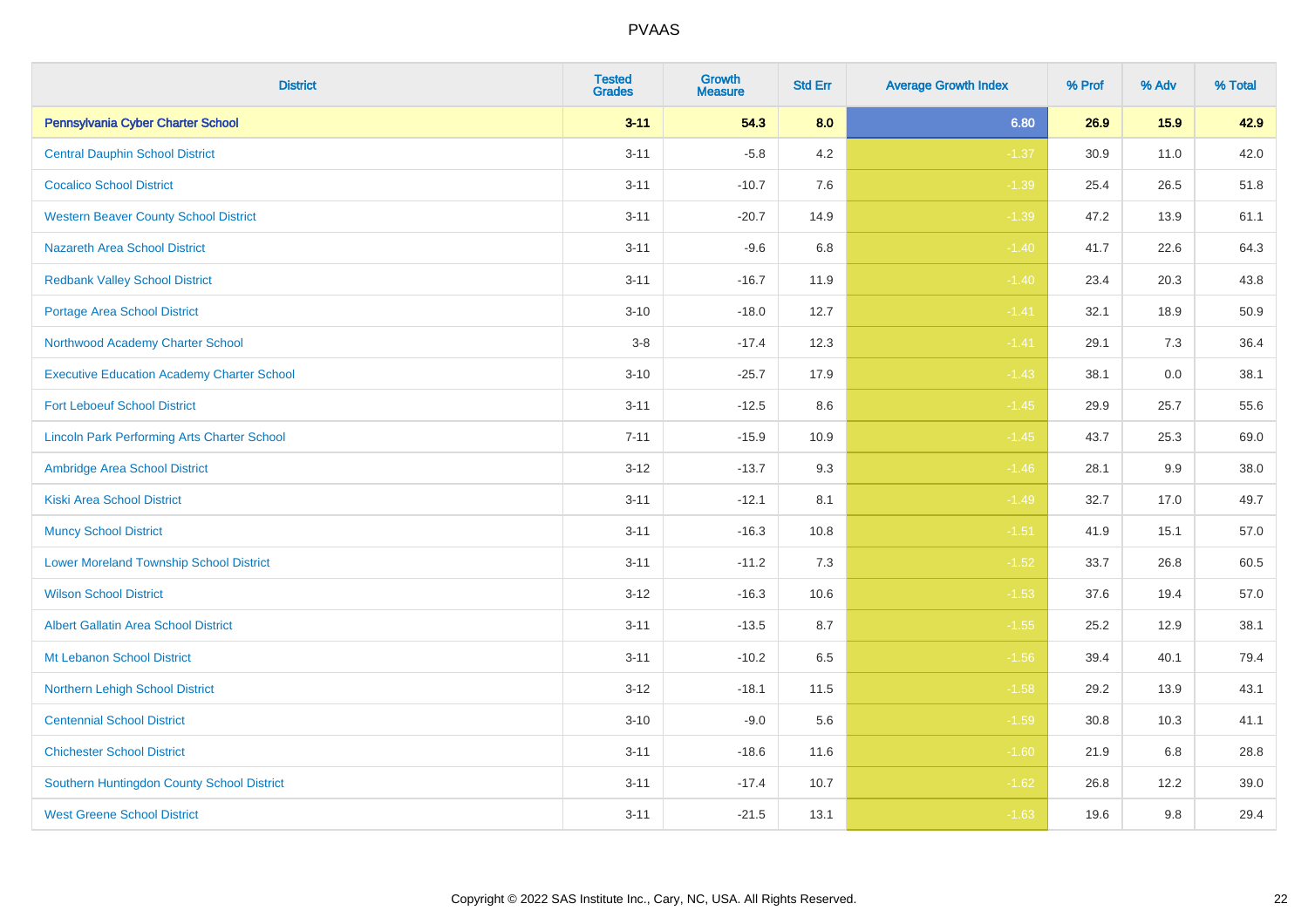| <b>District</b>                                        | <b>Tested</b><br><b>Grades</b> | <b>Growth</b><br><b>Measure</b> | <b>Std Err</b> | <b>Average Growth Index</b> | % Prof | % Adv | % Total |
|--------------------------------------------------------|--------------------------------|---------------------------------|----------------|-----------------------------|--------|-------|---------|
| Pennsylvania Cyber Charter School                      | $3 - 11$                       | 54.3                            | 8.0            | 6.80                        | 26.9   | 15.9  | 42.9    |
| <b>Mahanoy Area School District</b>                    | $3 - 10$                       | $-19.8$                         | 11.7           | $-1.69$                     | 21.2   | 6.1   | 27.3    |
| <b>Tussey Mountain School District</b>                 | $3 - 12$                       | $-19.2$                         | 11.4           | $-1.69$                     | 29.6   | 14.1  | 43.7    |
| <b>South Middleton School District</b>                 | $3 - 11$                       | $-15.4$                         | 9.0            | $-1.70$                     | 32.6   | 18.2  | 50.8    |
| Mastery Charter School-Francis D. Pastorius Elementary | $3 - 8$                        | $-34.0$                         | 19.8           | $-1.71$                     | 0.0    | 0.0   | $0.0\,$ |
| Alliance For Progress Charter School                   | $3-8$                          | $-28.7$                         | 16.5           | $-1.74$                     | 12.5   | 0.0   | 12.5    |
| <b>Bristol Borough School District</b>                 | $3 - 12$                       | $-19.5$                         | 11.2           | $-1.75$                     | 16.9   | 10.4  | 27.3    |
| <b>Annville-Cleona School District</b>                 | $3 - 12$                       | $-17.2$                         | 9.8            | $-1.75$                     | 32.4   | 18.5  | 50.9    |
| Daniel Boone Area School District                      | $3-12$                         | $-14.2$                         | 7.9            | $-1.79$                     | 29.0   | 14.8  | 43.8    |
| <b>Canton Area School District</b>                     | $3 - 11$                       | $-22.0$                         | 12.2           | $-1.80$                     | 28.6   | 12.7  | 41.3    |
| <b>Berwick Area School District</b>                    | $3 - 11$                       | $-14.3$                         | 7.9            | $-1.80$                     | 26.1   | 12.8  | 38.9    |
| <b>Big Beaver Falls Area School District</b>           | $3 - 11$                       | $-18.9$                         | 10.5           | $-1.80$                     | 17.9   | 9.5   | 27.4    |
| Catasauqua Area School District                        | $3 - 12$                       | $-19.2$                         | 10.5           | $-1.81$                     | 15.6   | 12.2  | 27.8    |
| <b>Glendale School District</b>                        | $3 - 10$                       | $-23.9$                         | 13.1           | $-1.82$                     | 45.1   | 7.8   | 52.9    |
| <b>Keystone School District</b>                        | $3 - 11$                       | $-22.0$                         | 11.9           | $-1.85$                     | 41.9   | 19.4  | 61.3    |
| <b>Weatherly Area School District</b>                  | $3 - 11$                       | $-28.3$                         | 15.1           | $-1.87$                     | 22.9   | 14.3  | 37.1    |
| <b>Souderton Area School District</b>                  | $3 - 11$                       | $-10.1$                         | 5.4            | $-1.88$                     | 37.2   | 18.1  | 55.3    |
| <b>Pottstown School District</b>                       | $3 - 12$                       | $-17.7$                         | 9.4            | $-1.89$                     | 21.7   | 3.3   | 25.0    |
| <b>West Oak Lane Charter School</b>                    | $3 - 8$                        | $-24.4$                         | 12.9           | $-1.89$                     | 23.5   | 0.0   | 23.5    |
| Propel Charter School-Pitcairn                         | $3 - 8$                        | $-28.0$                         | 14.8           | $-1.89$                     | 11.1   | 2.8   | 13.9    |
| Juniata Valley School District                         | $3 - 11$                       | $-25.7$                         | 13.3           | $-1.92$                     | 39.6   | 6.2   | 45.8    |
| <b>Mount Carmel Area School District</b>               | $3 - 11$                       | $-18.6$                         | 9.6            | $-1.93$                     | 28.6   | 8.9   | 37.5    |
| La Academia Partnership Charter School                 | $6 - 11$                       | $-38.4$                         | 19.5           | $-1.96$                     | 0.0    | 0.0   | $0.0\,$ |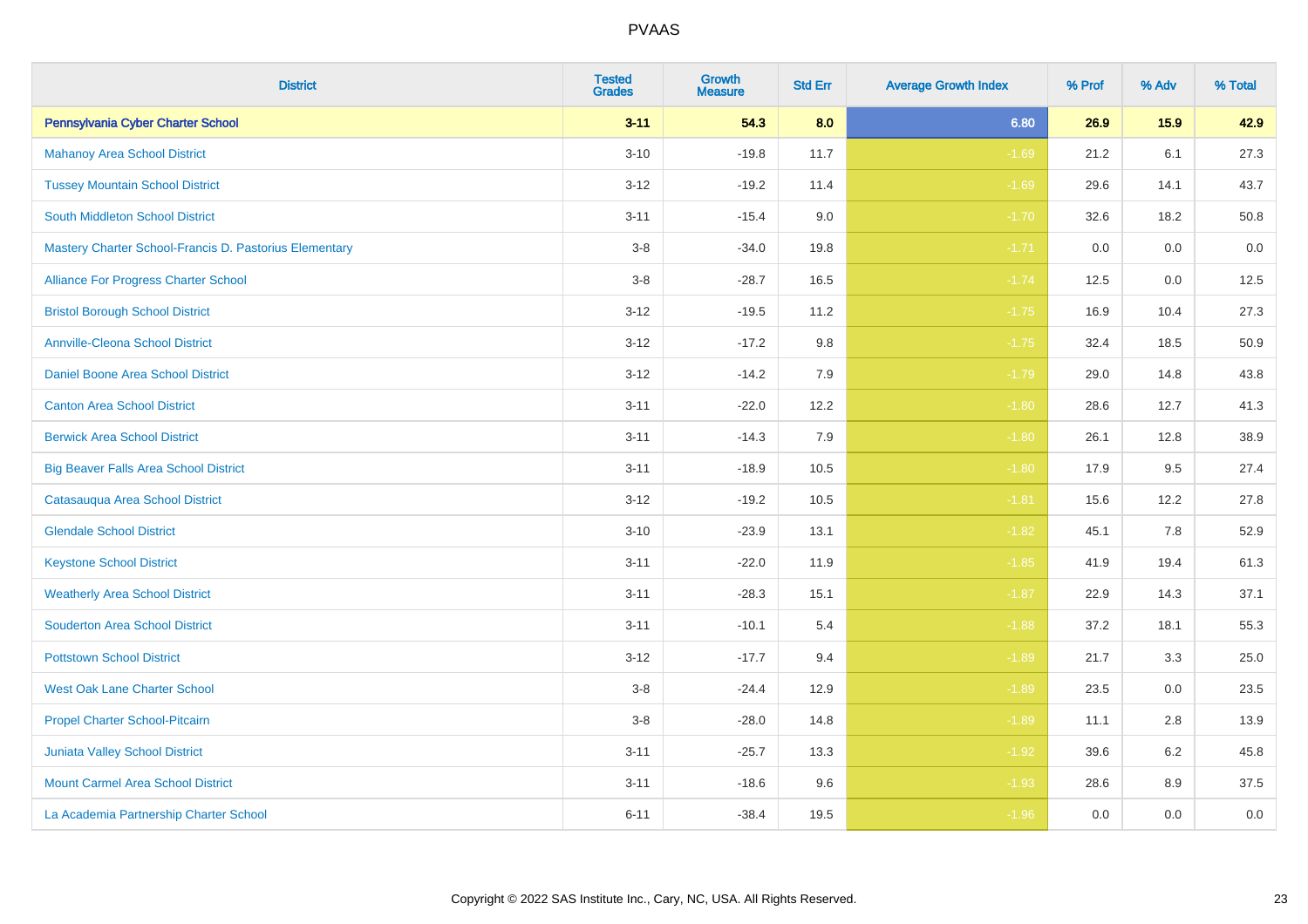| <b>District</b>                               | <b>Tested</b><br><b>Grades</b> | Growth<br><b>Measure</b> | <b>Std Err</b> | <b>Average Growth Index</b> | % Prof | % Adv | % Total |
|-----------------------------------------------|--------------------------------|--------------------------|----------------|-----------------------------|--------|-------|---------|
| Pennsylvania Cyber Charter School             | $3 - 11$                       | 54.3                     | 8.0            | 6.80                        | 26.9   | 15.9  | 42.9    |
| Philadelphia City School District             | $3 - 12$                       | $-7.8$                   | 3.9            | $-1.98$                     | 15.9   | 4.6   | 20.5    |
| <b>Spring Cove School District</b>            | $3 - 11$                       | $-17.6$                  | 8.8            | $-2.00$                     | 23.4   | 14.1  | 37.5    |
| <b>Southern York County School District</b>   | $3 - 11$                       | $-15.3$                  | 7.6            | $-2.01$                     | 39.0   | 15.0  | 54.0    |
| <b>Eastern Lebanon County School District</b> | $3 - 11$                       | $-16.3$                  | 7.9            | $-2.05$                     | 31.7   | 8.4   | 40.1    |
| <b>Central Cambria School District</b>        | $3 - 11$                       | $-18.8$                  | 9.1            | $-2.06$                     | 38.3   | 14.1  | 52.3    |
| Renaissance Academy Charter School            | $3 - 11$                       | $-24.2$                  | 11.5           | $-2.09$                     | 30.4   | 21.7  | 52.2    |
| <b>Central Bucks School District</b>          | $3 - 11$                       | $-7.2$                   | 3.4            | $-2.11$                     | 35.1   | 32.9  | 68.0    |
| West Jefferson Hills School District          | $3 - 11$                       | $-15.6$                  | 7.3            | $-2.14$                     | 31.7   | 28.6  | 60.3    |
| <b>Pennsbury School District</b>              | $3 - 11$                       | $-10.0$                  | 4.6            | $-2.15$                     | 34.7   | 23.6  | 58.3    |
| <b>Butler Area School District</b>            | $3 - 11$                       | $-11.2$                  | 5.1            | $-2.17$                     | 36.0   | 22.0  | 57.9    |
| <b>Greensburg Salem School District</b>       | $3 - 11$                       | $-17.1$                  | 7.8            | $-2.20$                     | 34.1   | 16.8  | 50.9    |
| <b>Elizabeth Forward School District</b>      | $3 - 11$                       | $-17.2$                  | 7.8            | $-2.21$                     | 37.0   | 12.1  | 49.1    |
| <b>Pocono Mountain School District</b>        | $3 - 12$                       | $-24.7$                  | 11.1           | $-2.23$                     | 24.2   | 11.1  | 35.4    |
| <b>Rockwood Area School District</b>          | $3 - 11$                       | $-26.8$                  | 11.9           | $-2.24$                     | 41.3   | 23.8  | 65.1    |
| <b>Norwin School District</b>                 | $3 - 11$                       | $-13.2$                  | 5.9            | $-2.24$                     | 38.8   | 30.9  | 69.7    |
| <b>Mars Area School District</b>              | $3 - 10$                       | $-17.5$                  | 7.7            | $-2.26$                     | 38.5   | 23.0  | 61.5    |
| <b>Schuylkill Valley School District</b>      | $3 - 11$                       | $-21.8$                  | 9.6            | $-2.28$                     | 37.7   | 7.6   | 45.3    |
| <b>Seneca Valley School District</b>          | $3 - 11$                       | $-11.6$                  | 5.1            | $-2.29$                     | 41.8   | 23.6  | 65.5    |
| <b>Uniontown Area School District</b>         | $3 - 11$                       | $-24.4$                  | 10.5           | $-2.31$                     | 33.0   | 6.8   | 39.8    |
| <b>Arts Academy Charter School</b>            | $5-8$                          | $-35.5$                  | 15.0           | $-2.35$                     | 37.8   | 10.8  | 48.6    |
| <b>Kennett Consolidated School District</b>   | $3 - 11$                       | $-17.5$                  | 7.4            | $-2.36$                     | 25.0   | 16.5  | 41.5    |
| Saint Marys Area School District              | $3 - 11$                       | $-19.8$                  | 8.4            | $-2.37$                     | 38.4   | 15.2  | 53.6    |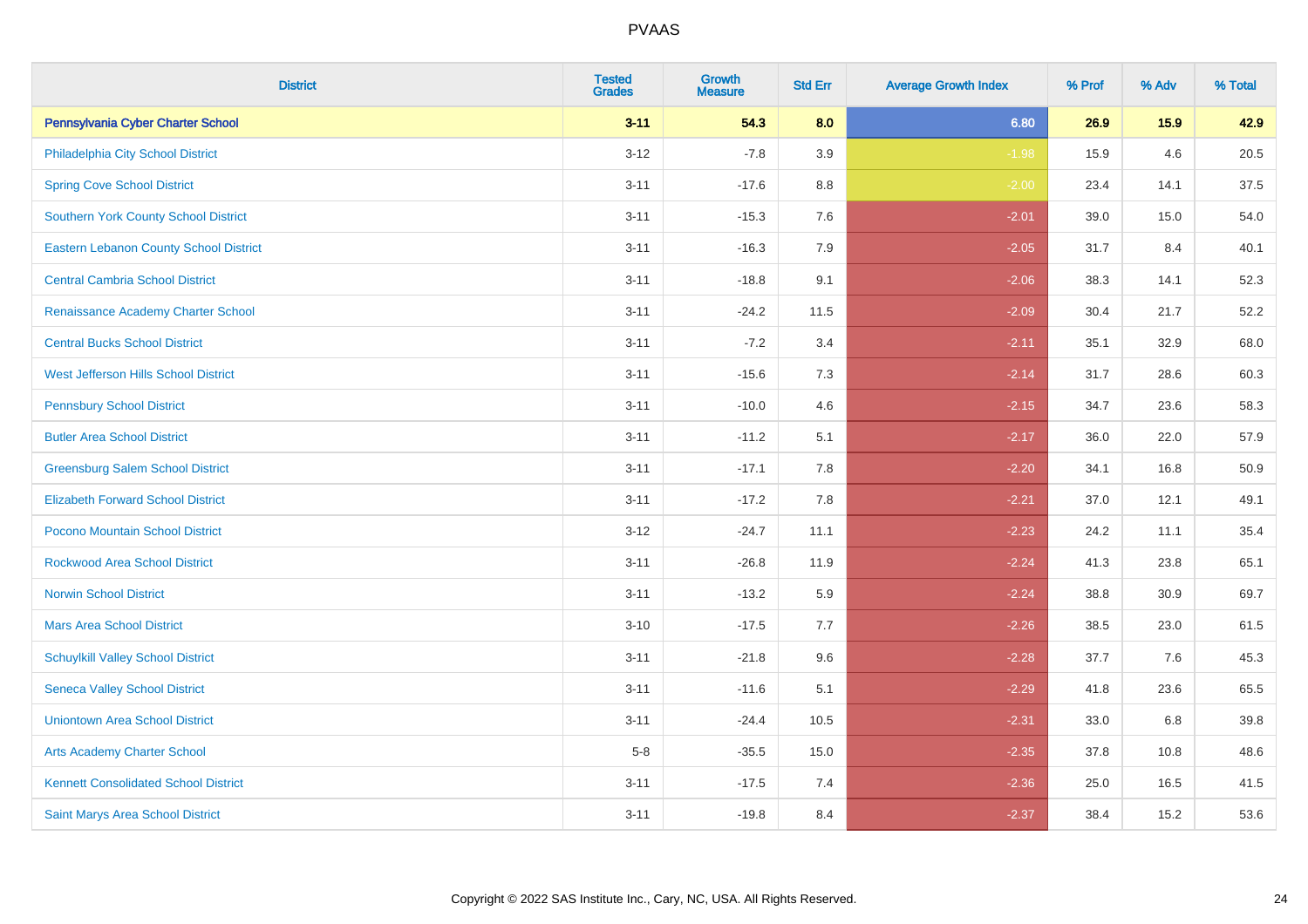| <b>District</b>                              | <b>Tested</b><br><b>Grades</b> | Growth<br><b>Measure</b> | <b>Std Err</b> | <b>Average Growth Index</b> | % Prof | % Adv | % Total |
|----------------------------------------------|--------------------------------|--------------------------|----------------|-----------------------------|--------|-------|---------|
| Pennsylvania Cyber Charter School            | $3 - 11$                       | 54.3                     | 8.0            | 6.80                        | 26.9   | 15.9  | 42.9    |
| <b>Garnet Valley School District</b>         | $3 - 10$                       | $-16.4$                  | 6.8            | $-2.40$                     | 42.1   | 31.2  | 73.3    |
| <b>Blairsville-Saltsburg School District</b> | $3 - 11$                       | $-25.9$                  | 10.6           | $-2.43$                     | 37.6   | 17.6  | 55.3    |
| South Fayette Township School District       | $3 - 11$                       | $-15.7$                  | 6.4            | $-2.44$                     | 41.4   | 38.8  | 80.2    |
| <b>Marple Newtown School District</b>        | $3 - 11$                       | $-19.8$                  | 8.1            | $-2.44$                     | 44.6   | 20.5  | 65.1    |
| Moon Area School District                    | $3 - 11$                       | $-15.9$                  | 6.5            | $-2.45$                     | 36.4   | 28.3  | 64.7    |
| <b>Burrell School District</b>               | $3 - 11$                       | $-30.6$                  | 12.3           | $-2.48$                     | 27.6   | 12.1  | 39.7    |
| Conemaugh Township Area School District      | $3 - 12$                       | $-28.5$                  | 11.2           | $-2.53$                     | 34.2   | 24.7  | 58.9    |
| Philipsburg-Osceola Area School District     | $3 - 11$                       | $-26.1$                  | 10.2           | $-2.56$                     | 32.3   | 11.5  | 43.8    |
| <b>Phoenixville Area School District</b>     | $3 - 11$                       | $-19.7$                  | 7.6            | $-2.57$                     | 33.2   | 25.8  | 59.0    |
| <b>Roberto Clemente Charter School</b>       | $3 - 12$                       | $-36.7$                  | 14.1           | $-2.60$                     | 9.8    | 0.0   | 9.8     |
| <b>Ellwood City Area School District</b>     | $3 - 11$                       | $-24.8$                  | 9.5            | $-2.60$                     | 32.1   | 11.9  | 44.0    |
| <b>Lakeview School District</b>              | $3 - 11$                       | $-32.0$                  | 12.1           | $-2.64$                     | 34.4   | 19.7  | 54.1    |
| <b>Plum Borough School District</b>          | $3 - 11$                       | $-21.2$                  | 7.8            | $-2.70$                     | 38.4   | 23.8  | 62.2    |
| <b>Ridley School District</b>                | $3 - 12$                       | $-17.3$                  | 6.4            | $-2.70$                     | 24.9   | 11.4  | 36.3    |
| Philadelphia Academy Charter School          | $3 - 11$                       | $-34.5$                  | 12.7           | $-2.71$                     | 32.1   | 18.9  | 50.9    |
| <b>Moniteau School District</b>              | $3 - 11$                       | $-30.7$                  | 11.1           | $-2.76$                     | 30.1   | 15.1  | 45.2    |
| <b>Susquehanna Community School District</b> | $3 - 11$                       | $-36.7$                  | 13.2           | $-2.77$                     | 30.6   | 4.1   | 34.7    |
| <b>Dallastown Area School District</b>       | $3 - 11$                       | $-16.9$                  | 6.1            | $-2.78$                     | 34.0   | 21.1  | 55.0    |
| <b>Pleasant Valley School District</b>       | $3 - 11$                       | $-23.8$                  | 8.4            | $-2.81$                     | 34.6   | 11.1  | 45.8    |
| Meyersdale Area School District              | $3 - 11$                       | $-36.3$                  | 12.8           | $-2.85$                     | 32.2   | 17.0  | 49.2    |
| <b>Ligonier Valley School District</b>       | $3 - 11$                       | $-29.6$                  | 10.3           | $-2.86$                     | 33.7   | 10.2  | 43.9    |
| <b>Springfield School District</b>           | $3 - 11$                       | $-18.4$                  | 6.4            | $-2.87$                     | 39.2   | 28.0  | 67.2    |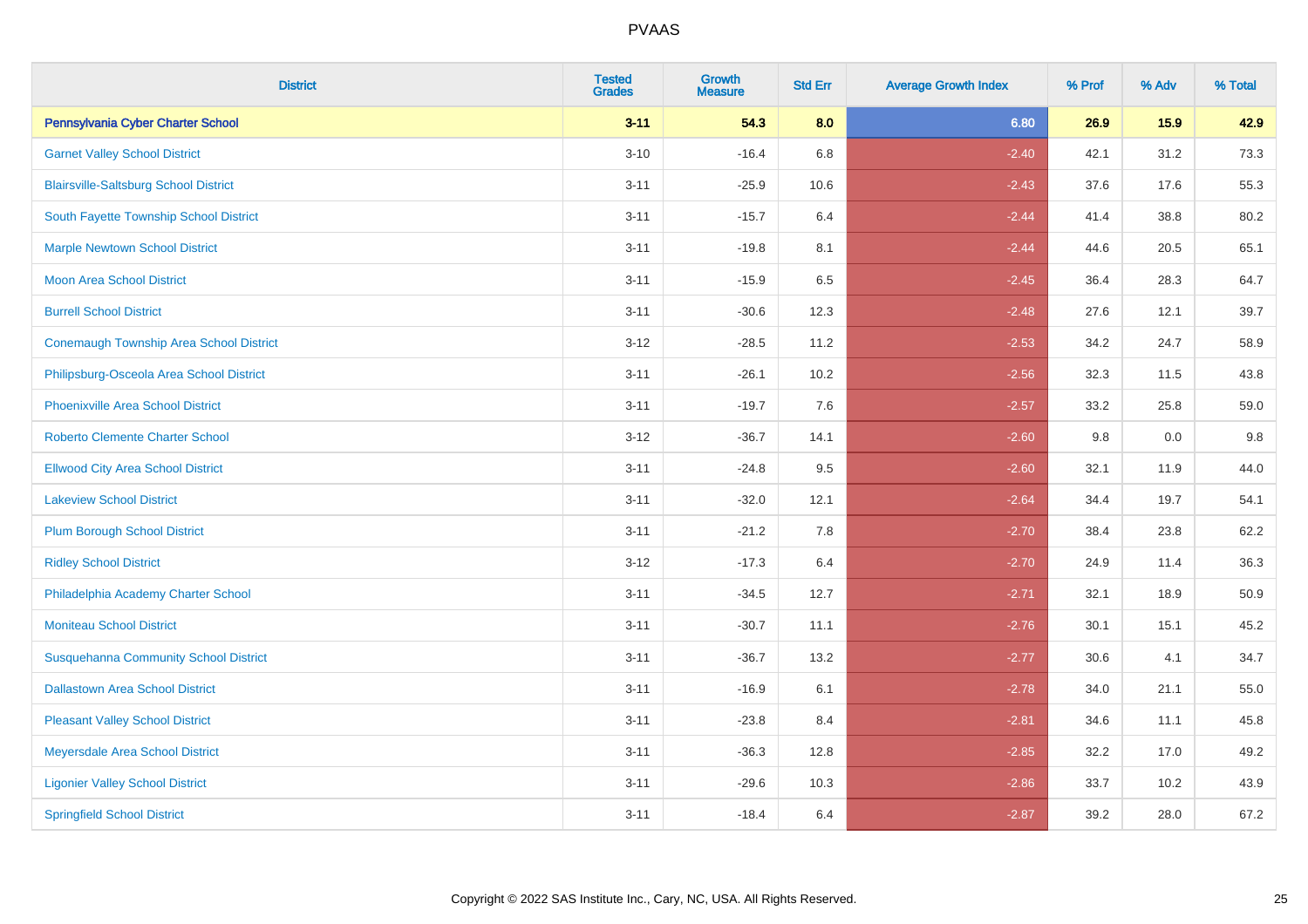| <b>District</b>                              | <b>Tested</b><br><b>Grades</b> | Growth<br><b>Measure</b> | <b>Std Err</b> | <b>Average Growth Index</b> | % Prof | % Adv | % Total |
|----------------------------------------------|--------------------------------|--------------------------|----------------|-----------------------------|--------|-------|---------|
| Pennsylvania Cyber Charter School            | $3 - 11$                       | 54.3                     | 8.0            | 6.80                        | 26.9   | 15.9  | 42.9    |
| <b>Shamokin Area School District</b>         | $3 - 11$                       | $-24.5$                  | 8.4            | $-2.90$                     | 21.0   | 8.3   | 29.3    |
| South Side Area School District              | $3 - 11$                       | $-33.6$                  | 11.6           | $-2.90$                     | 38.6   | 17.1  | 55.7    |
| <b>Hopewell Area School District</b>         | $3 - 11$                       | $-27.7$                  | 9.4            | $-2.94$                     | 31.9   | 14.3  | 46.2    |
| <b>Columbia Borough School District</b>      | $3 - 12$                       | $-33.9$                  | 11.4           | $-2.98$                     | 13.3   | 5.3   | 18.7    |
| <b>East Stroudsburg Area School District</b> | $3 - 11$                       | $-26.2$                  | 8.7            | $-3.02$                     | 20.5   | 13.0  | 33.5    |
| Morrisville Borough School District          | $3 - 11$                       | $-44.8$                  | 14.6           | $-3.06$                     | 11.6   | 2.3   | 14.0    |
| <b>Riverview School District</b>             | $3 - 11$                       | $-34.6$                  | 11.3           | $-3.06$                     | 24.4   | 21.8  | 46.2    |
| <b>Dunmore School District</b>               | $3 - 11$                       | $-33.8$                  | 10.9           | $-3.08$                     | 26.8   | 11.0  | 37.8    |
| <b>Altoona Area School District</b>          | $3 - 12$                       | $-16.1$                  | 5.1            | $-3.14$                     | 29.5   | 14.2  | 43.8    |
| <b>East Lycoming School District</b>         | $3 - 11$                       | $-29.2$                  | 9.1            | $-3.20$                     | 38.5   | 24.6  | 63.1    |
| <b>North Hills School District</b>           | $3 - 11$                       | $-20.1$                  | 6.3            | $-3.21$                     | 31.4   | 31.1  | 62.5    |
| <b>Quakertown Community School District</b>  | $3 - 12$                       | $-18.5$                  | 5.7            | $-3.24$                     | 35.1   | 22.4  | 57.5    |
| <b>Corry Area School District</b>            | $3 - 11$                       | $-28.4$                  | 8.4            | $-3.35$                     | 27.0   | 16.2  | 43.2    |
| <b>Northwestern School District</b>          | $3 - 11$                       | $-32.4$                  | 9.6            | $-3.35$                     | 31.8   | 13.6  | 45.4    |
| <b>Harbor Creek School District</b>          | $3 - 11$                       | $-27.8$                  | 8.3            | $-3.36$                     | 42.9   | 22.7  | 65.6    |
| <b>Titusville Area School District</b>       | $3 - 11$                       | $-29.4$                  | 8.7            | $-3.38$                     | 27.9   | 8.8   | 36.8    |
| <b>Frazier School District</b>               | $3 - 11$                       | $-45.6$                  | 13.1           | $-3.46$                     | 27.1   | 10.4  | 37.5    |
| New Kensington-Arnold School District        | $3 - 11$                       | $-36.8$                  | 10.6           | $-3.48$                     | 22.2   | 1.1   | 23.3    |
| <b>Cheltenham School District</b>            | $3 - 11$                       | $-36.7$                  | 10.4           | $-3.53$                     | 30.8   | 11.0  | 41.8    |
| <b>West Middlesex Area School District</b>   | $3 - 10$                       | $-49.5$                  | 13.9           | $-3.55$                     | 32.5   | 12.5  | 45.0    |
| <b>Hollidaysburg Area School District</b>    | $3 - 11$                       | $-24.9$                  | 6.9            | $-3.60$                     | 31.1   | 24.0  | 55.1    |
| <b>Wilkes-Barre Area School District</b>     | $3 - 11$                       | $-30.8$                  | 8.5            | $-3.62$                     | 24.2   | 4.5   | 28.7    |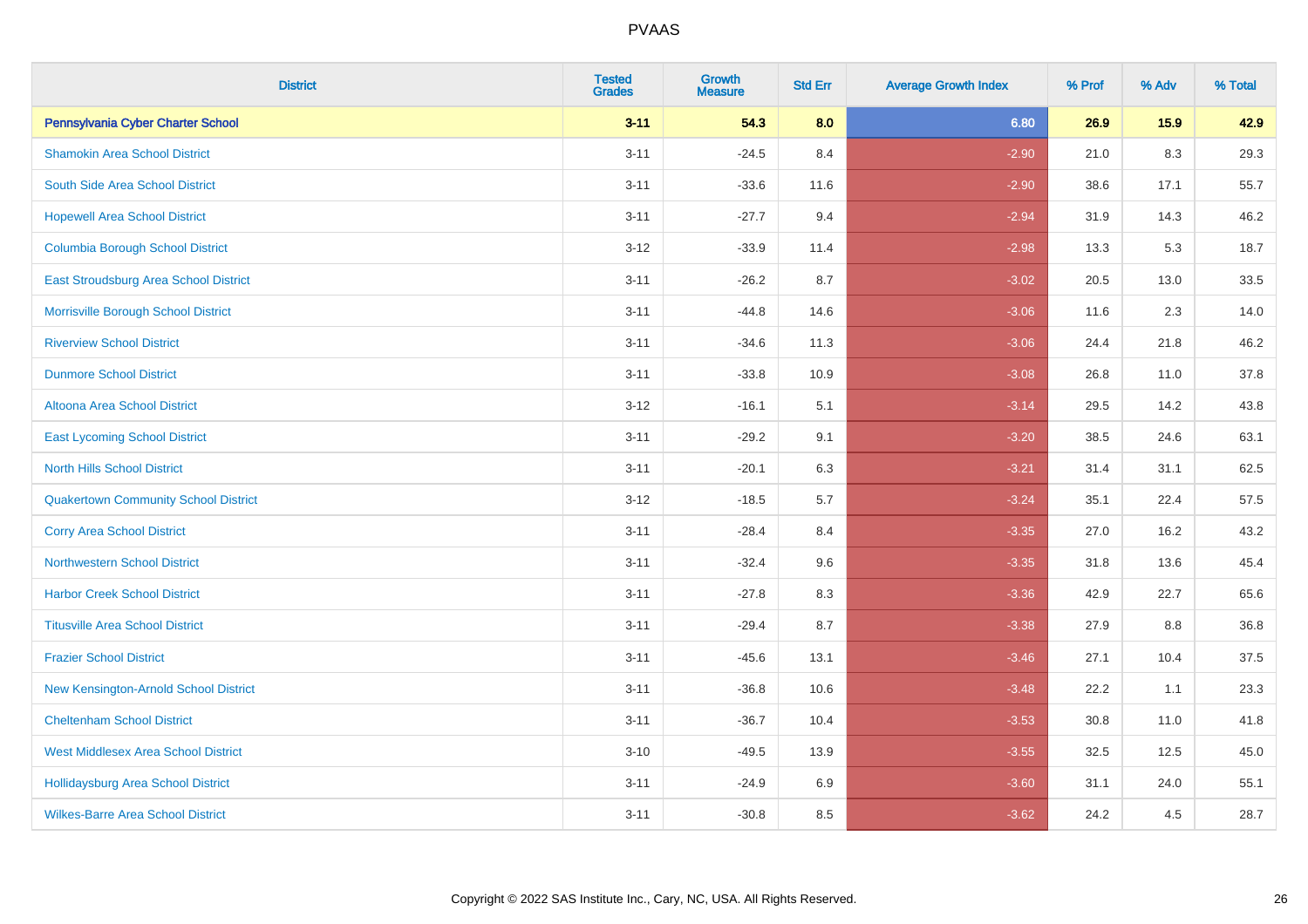| <b>District</b>                                  | <b>Tested</b><br><b>Grades</b> | Growth<br><b>Measure</b> | <b>Std Err</b> | <b>Average Growth Index</b> | % Prof | % Adv | % Total |
|--------------------------------------------------|--------------------------------|--------------------------|----------------|-----------------------------|--------|-------|---------|
| Pennsylvania Cyber Charter School                | $3 - 11$                       | 54.3                     | 8.0            | 6.80                        | 26.9   | 15.9  | 42.9    |
| New Brighton Area School District                | $3 - 11$                       | $-35.4$                  | 9.7            | $-3.63$                     | 24.3   | 9.7   | 34.0    |
| <b>Waynesboro Area School District</b>           | $3 - 12$                       | $-23.0$                  | 6.3            | $-3.65$                     | 28.6   | 21.6  | 50.2    |
| <b>Mcguffey School District</b>                  | $3 - 11$                       | $-33.0$                  | 8.9            | $-3.70$                     | 25.2   | 9.8   | 35.0    |
| <b>Western Wayne School District</b>             | $3 - 11$                       | $-39.2$                  | 10.5           | $-3.73$                     | 29.8   | 10.6  | 40.4    |
| Octorara Area School District                    | $3 - 11$                       | $-35.8$                  | 9.3            | $-3.83$                     | 24.8   | 12.8  | 37.6    |
| <b>Propel Charter School-Mckeesport</b>          | $3 - 8$                        | $-55.4$                  | 14.4           | $-3.84$                     | 21.6   | 2.7   | 24.3    |
| <b>Ridgway Area School District</b>              | $3 - 11$                       | $-48.5$                  | 12.4           | $-3.90$                     | 36.1   | 18.0  | 54.1    |
| <b>Curwensville Area School District</b>         | $3 - 11$                       | $-44.2$                  | 11.3           | $-3.91$                     | 48.6   | 11.4  | 60.0    |
| <b>Shenandoah Valley School District</b>         | $3 - 11$                       | $-50.6$                  | 12.8           | $-3.94$                     | 21.0   | 3.5   | 24.6    |
| Maritime Academy Charter School                  | $3 - 10$                       | $-42.1$                  | 10.6           | $-3.98$                     | 17.0   | 1.1   | 18.2    |
| <b>Valley View School District</b>               | $3 - 11$                       | $-47.5$                  | 11.8           | $-4.02$                     | 31.2   | 14.1  | 45.3    |
| Community Academy Of Philadelphia Charter School | $3 - 11$                       | $-52.5$                  | 12.9           | $-4.07$                     | 12.0   | 0.0   | 12.0    |
| Lehigh Valley Academy Regional Charter School    | $3 - 11$                       | $-39.8$                  | 9.7            | $-4.08$                     | 33.6   | 4.8   | 38.5    |
| <b>Somerset Area School District</b>             | $3 - 11$                       | $-36.8$                  | 8.9            | $-4.12$                     | 35.0   | 21.0  | 55.9    |
| <b>Trinity Area School District</b>              | $3 - 11$                       | $-28.0$                  | 6.7            | $-4.18$                     | 33.3   | 22.0  | 55.3    |
| <b>Dallas School District</b>                    | $3 - 11$                       | $-38.6$                  | 9.2            | $-4.19$                     | 29.9   | 34.2  | 64.1    |
| <b>Penn-Delco School District</b>                | $3 - 11$                       | $-31.9$                  | 7.5            | $-4.25$                     | 25.4   | 11.9  | 37.3    |
| <b>Hempfield Area School District</b>            | $3 - 12$                       | $-23.0$                  | 5.4            | $-4.26$                     | 37.9   | 19.6  | 57.4    |
| <b>Williamsport Area School District</b>         | $3 - 11$                       | $-25.7$                  | $6.0\,$        | $-4.28$                     | 23.2   | 8.4   | 31.6    |
| <b>Bristol Township School District</b>          | $3 - 11$                       | $-28.0$                  | 6.5            | $-4.34$                     | 17.5   | 5.6   | 23.2    |
| <b>Neshannock Township School District</b>       | $3 - 10$                       | $-47.9$                  | 10.9           | $-4.40$                     | 42.9   | 16.9  | 59.7    |
| <b>Interboro School District</b>                 | $3 - 12$                       | $-33.5$                  | 7.6            | $-4.40$                     | 31.2   | 10.0  | 41.3    |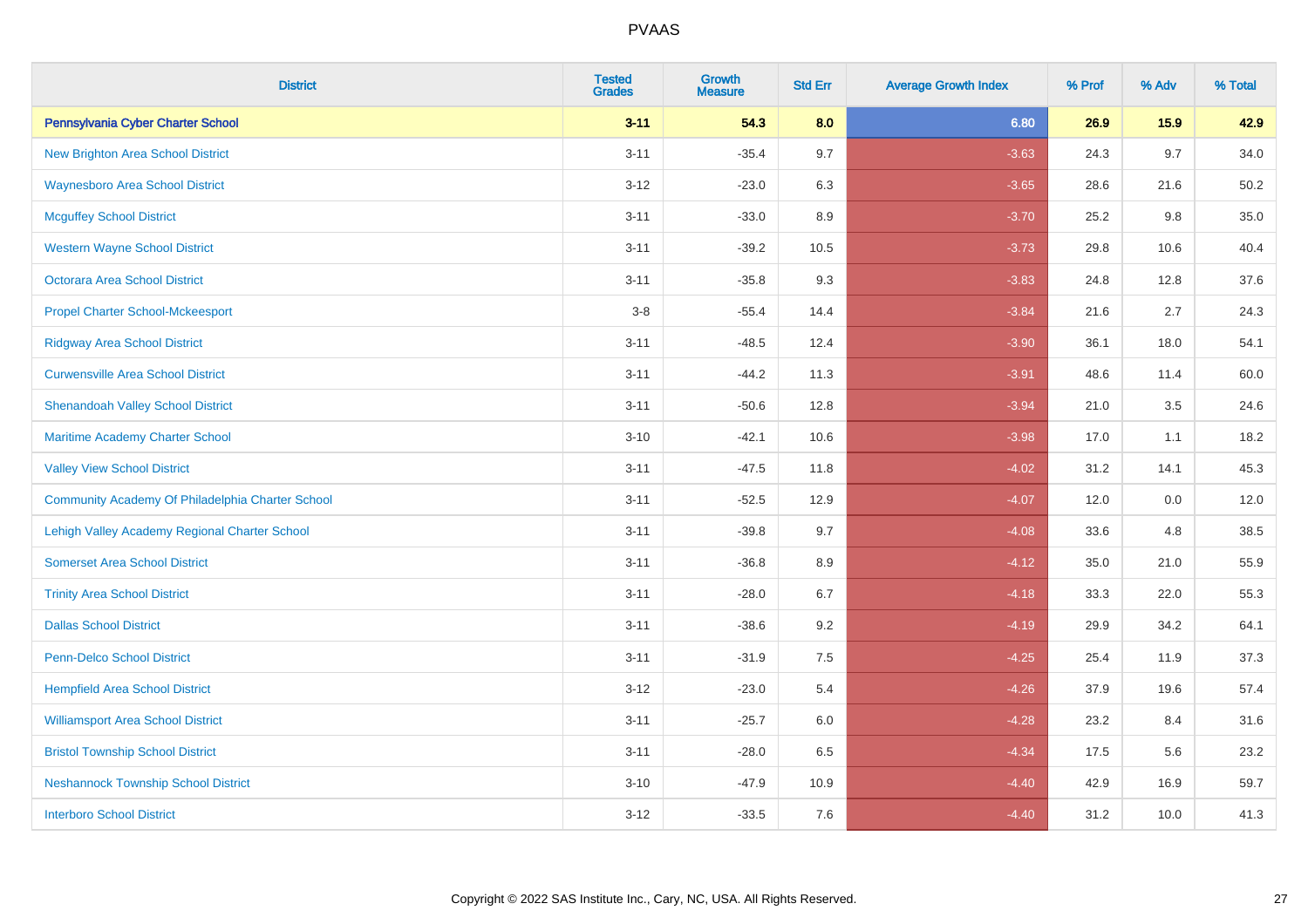| <b>District</b>                            | <b>Tested</b><br><b>Grades</b> | Growth<br><b>Measure</b> | <b>Std Err</b> | <b>Average Growth Index</b> | % Prof | % Adv | % Total |
|--------------------------------------------|--------------------------------|--------------------------|----------------|-----------------------------|--------|-------|---------|
| Pennsylvania Cyber Charter School          | $3 - 11$                       | 54.3                     | 8.0            | 6.80                        | 26.9   | 15.9  | 42.9    |
| <b>Baldwin-Whitehall School District</b>   | $3 - 11$                       | $-30.4$                  | 6.9            | $-4.41$                     | 32.4   | 13.4  | 45.8    |
| Owen J Roberts School District             | $3 - 11$                       | $-28.8$                  | 6.3            | $-4.56$                     | 41.4   | 29.6  | 71.1    |
| <b>Boyertown Area School District</b>      | $3 - 11$                       | $-32.6$                  | 7.0            | $-4.66$                     | 32.6   | 21.9  | 54.5    |
| <b>Blackhawk School District</b>           | $3 - 11$                       | $-36.6$                  | 7.8            | $-4.67$                     | 35.0   | 10.7  | 45.8    |
| <b>Shippensburg Area School District</b>   | $3 - 11$                       | $-32.5$                  | 6.7            | $-4.84$                     | 32.0   | 15.4  | 47.4    |
| <b>Oxford Area School District</b>         | $3 - 11$                       | $-36.8$                  | 7.5            | $-4.89$                     | 23.1   | 12.3  | 35.4    |
| <b>Beaver Area School District</b>         | $3 - 10$                       | $-47.8$                  | 9.6            | $-4.96$                     | 35.1   | 27.0  | 62.2    |
| <b>West York Area School District</b>      | $3-12$                         | $-39.0$                  | 7.7            | $-5.06$                     | 29.0   | 14.2  | 43.2    |
| <b>Southeastern Greene School District</b> | $3 - 10$                       | $-72.8$                  | 14.3           | $-5.08$                     | 32.6   | 11.6  | 44.2    |
| <b>Elizabethtown Area School District</b>  | $3 - 12$                       | $-37.0$                  | 7.2            | $-5.12$                     | 27.8   | 23.1  | 50.9    |
| <b>Neshaminy School District</b>           | $3 - 11$                       | $-26.1$                  | 4.9            | $-5.32$                     | 29.8   | 15.8  | 45.6    |
| <b>Pittsburgh School District</b>          | $3 - 11$                       | $-19.1$                  | 3.5            | $-5.38$                     | 18.7   | 9.2   | 27.8    |
| <b>Manheim Township School District</b>    | $3 - 12$                       | $-32.8$                  | 6.0            | $-5.43$                     | 31.6   | 24.5  | 56.0    |
| <b>Keystone Oaks School District</b>       | $3 - 11$                       | $-52.2$                  | 9.4            | $-5.52$                     | 32.5   | 14.9  | 47.4    |
| <b>Abington School District</b>            | $3 - 10$                       | $-35.3$                  | 6.3            | $-5.56$                     | 29.6   | 22.9  | 52.5    |
| <b>MaST Community Charter School</b>       | $3 - 10$                       | $-55.3$                  | 9.7            | $-5.70$                     | 37.9   | 17.5  | 55.3    |
| <b>Lancaster School District</b>           | $3 - 12$                       | $-31.7$                  | $5.2\,$        | $-6.04$                     | 11.5   | 4.7   | 16.2    |
| <b>New Castle Area School District</b>     | $3 - 12$                       | $-46.2$                  | 7.6            | $-6.07$                     | 16.4   | 7.2   | 23.6    |
| <b>Council Rock School District</b>        | $3 - 11$                       | $-27.7$                  | 4.2            | $-6.59$                     | 38.3   | 25.0  | 63.3    |
| <b>Laurel Highlands School District</b>    | $3 - 11$                       | $-53.2$                  | 8.1            | $-6.59$                     | 21.7   | 12.4  | 34.2    |
| <b>Southmoreland School District</b>       | $3 - 11$                       | $-69.9$                  | 9.7            | $-7.22$                     | 40.0   | 6.7   | 46.7    |
| <b>West Mifflin Area School District</b>   | $3 - 12$                       | $-60.3$                  | 8.3            | $-7.25$                     | 19.5   | 5.4   | 24.8    |